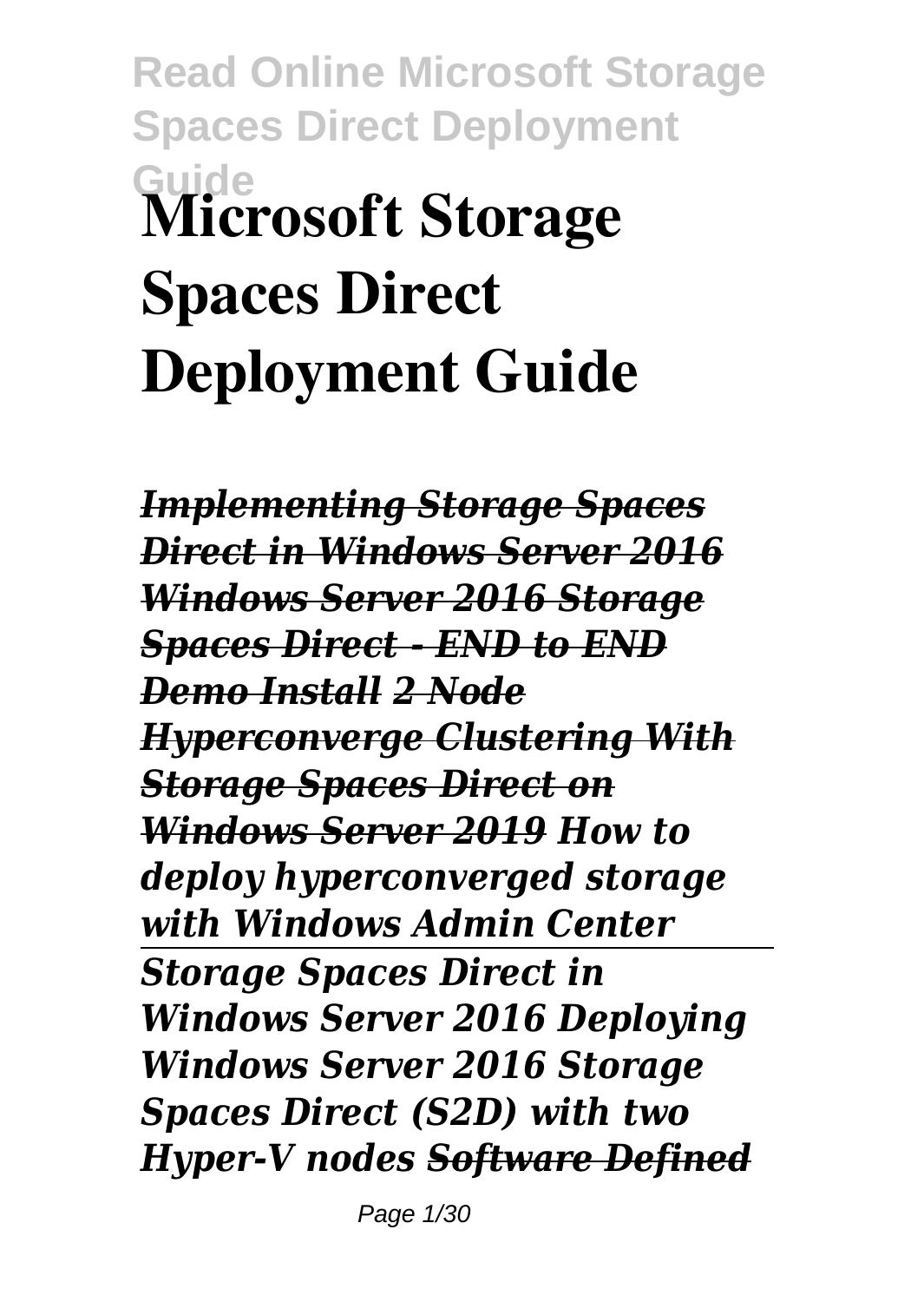**Storage with Storage Spaces** *Direct in Windows Server 2016 What's new for Storage Spaces Direct | Windows Server Summit 2019 WINDOWS SERVER : 2 Node Storage Spaces Direct Azure Stack HCI / Storage Spaces Direct (S2D) and Performance test with DiskSpd - Part 1 Storage Spaces Direct Overview Deploy a VDI environment using Microsoft RDS on Storage Spaces DirectInside a Google data center Windows 8 Storage Spaces Tutorial Featuring WD Green Hard Drives NCIX Tech Tips How To Configure Storage Pool and Storage Spaces in Windows 10 MicroNugget: How to Use Storage Spaces in Windows 10 How to configure Storage Pool on Windows Server 2019 (Step by* Page 2/30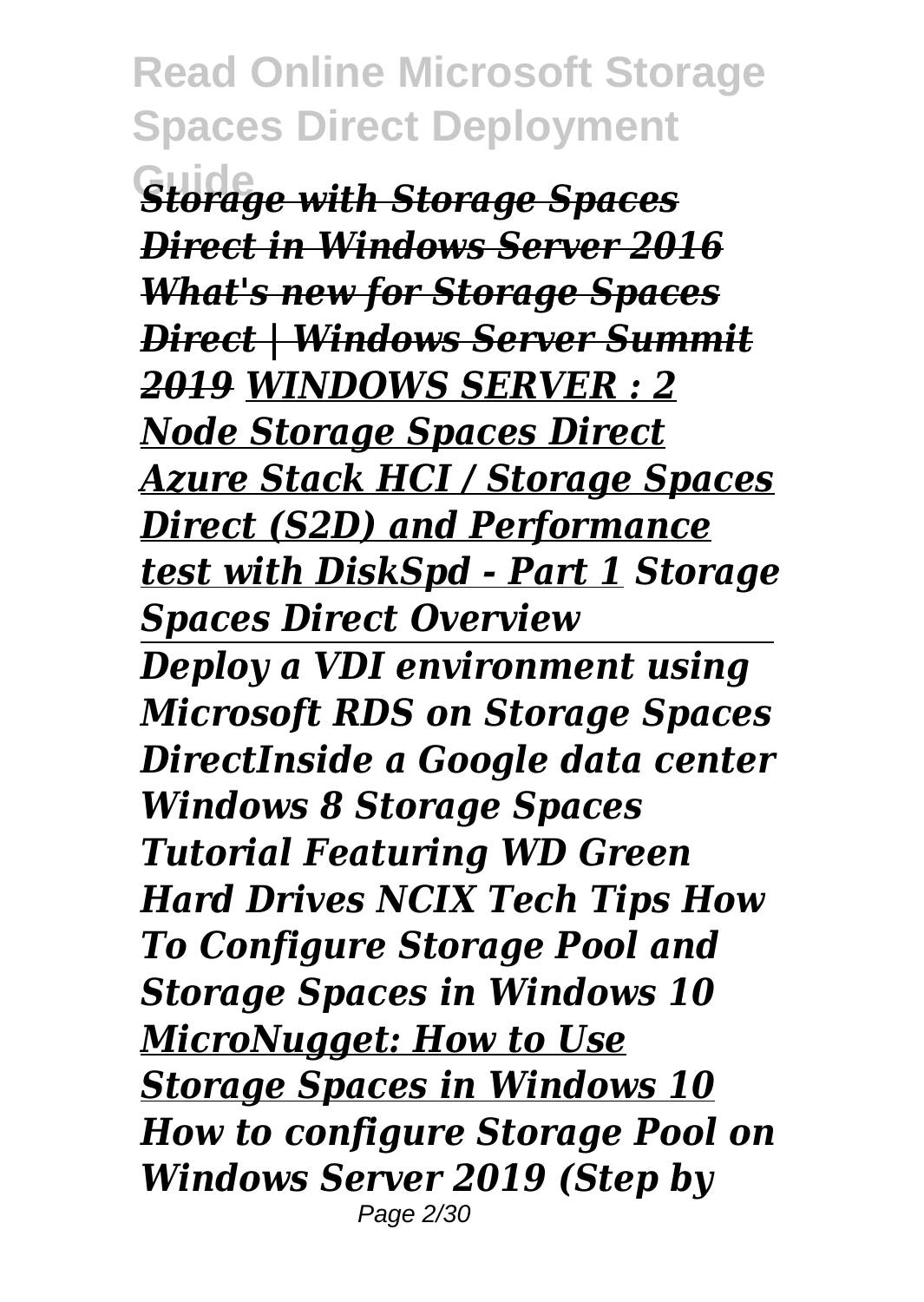**Guide** *Step guide)*

*Windows 10 Storage Spaces Windows Storage Spaces and Storage Pools on Server 2016 - 658*

*Windows Server 2019 Training 36 - How to Create Hyper-V Failover Cluster on Windows Server 2019 Azure - Create custom image and share across regions using \"Shared Image Gallery\" !!! 70-740 Lab 16 Implementing Storage Spaces Direct WINDOWS SERVER : Monitoring 2 Node Storage Spaces Direct HPE SMB Solutions for High Availability Storage with Microsoft Storage Spaces Direct*

*Windows 2016 Clustering Resiliency and Storage Spaces DirectConfigure Windows Server 2016 storage spaces direct* Page 3/30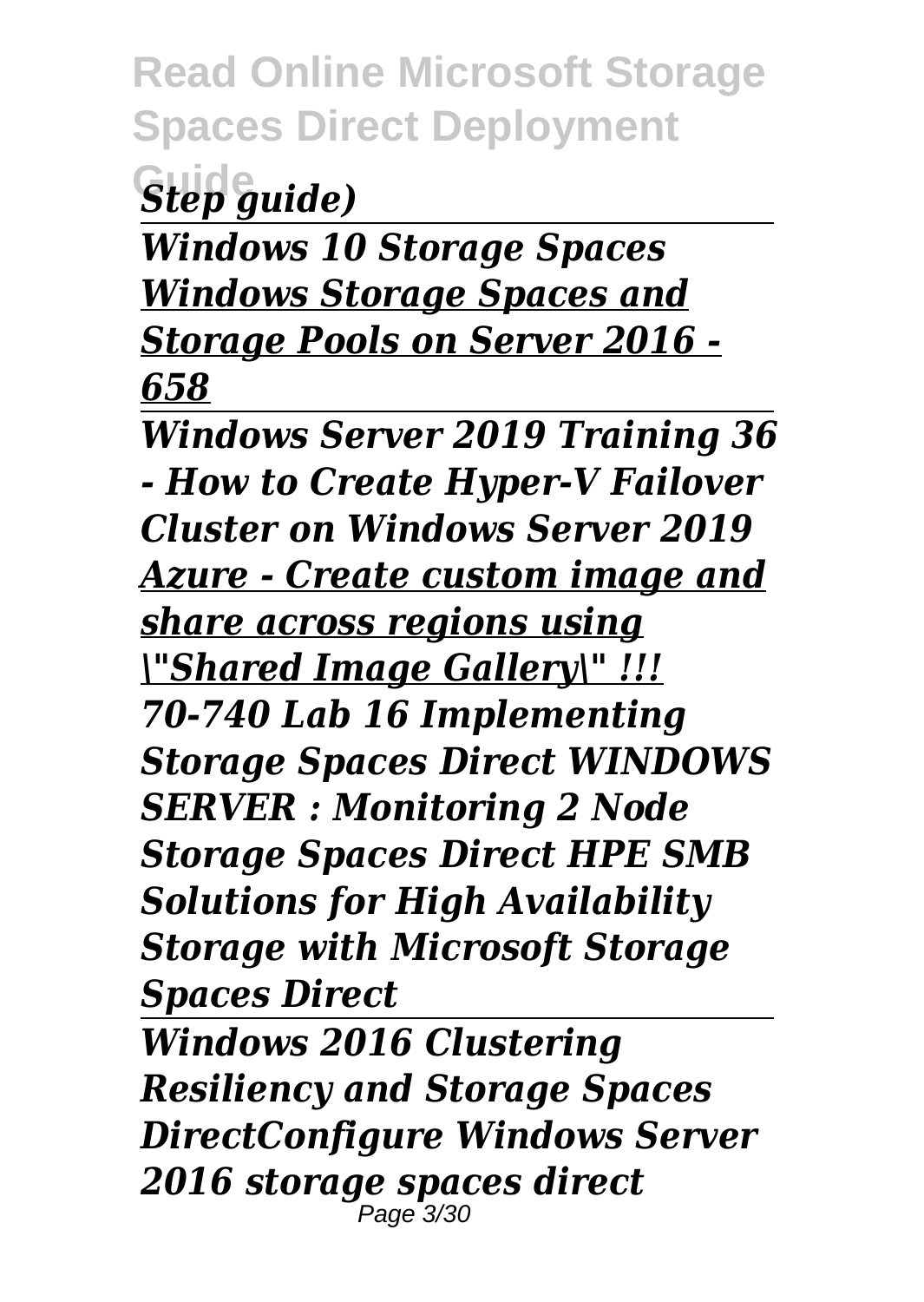**Guide** *Taking a look at storage spaces in windows server 2019 Upgrade Storage Spaces Direct (S2D) from Windows Server 2016 to Windows Server 2019 - Part 1 Windows Server 2019 Storage Spaces Direct News MVPDays - Storage Spaces Direct in Windows Server 2019 The Good the bad and Fantastic Microsoft Storage Spaces Direct Deployment Storage Spaces Direct supports two deployment options: hyperconverged and converged, also known as disaggregated. Familiarize yourself with the advantages of each to decide which is right for you. Steps 1-3 below apply to both deployment options. Step 4 is only needed for converged deployment.*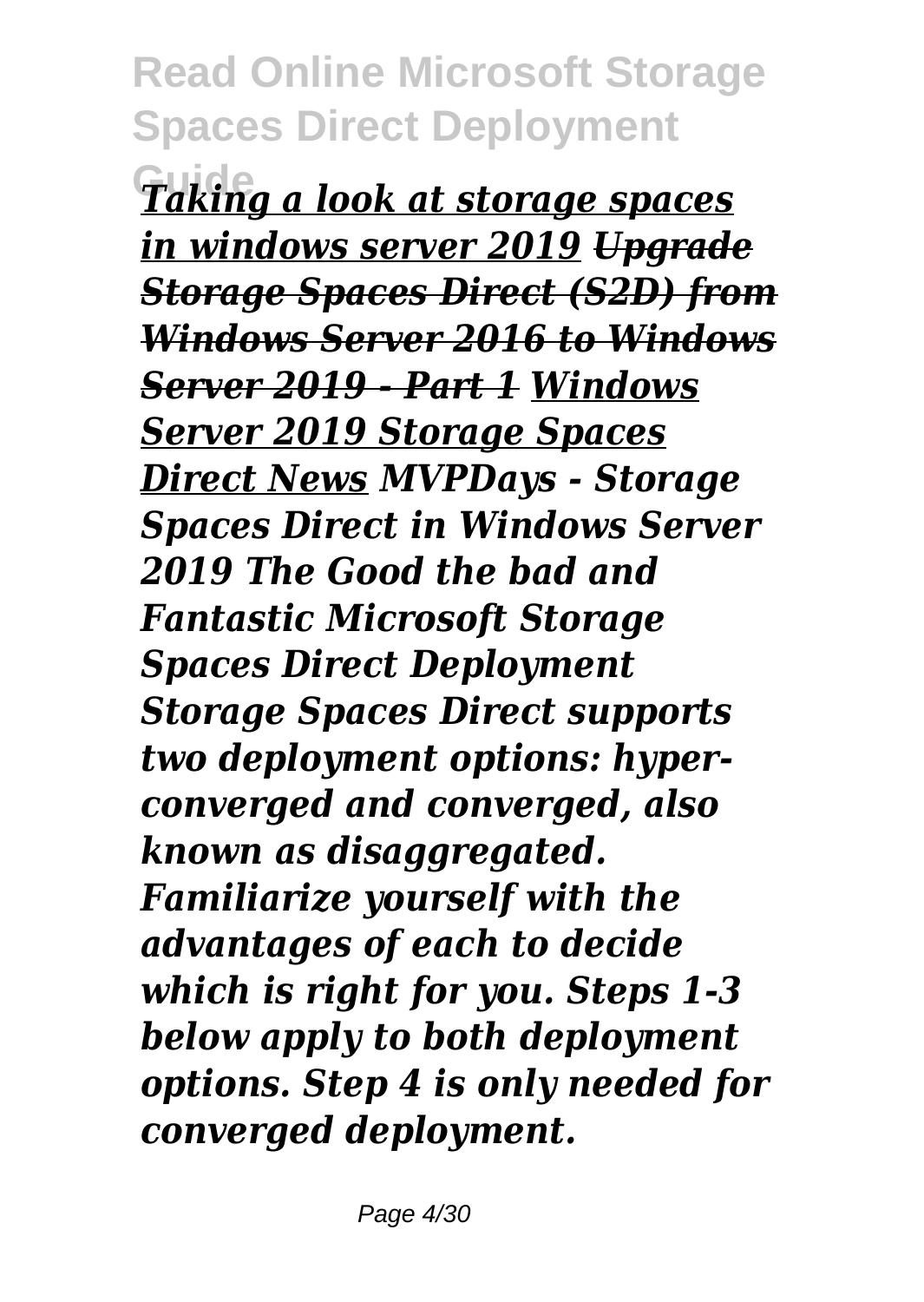**Read Online Microsoft Storage Spaces Direct Deployment Guide** *Deploy Storage Spaces Direct | Microsoft Docs Deployment options. Storage Spaces Direct was designed for two distinct deployment options: Converged. Storage and compute in separate clusters. The converged deployment option, also known as 'disaggregated', layers a Scale-out File Server (SoFS) atop Storage Spaces Direct to provide networkattached storage over SMB3 file shares.*

*Storage Spaces Direct overview | Microsoft Docs 4 Microsoft Storage Spaces Direct (S2D) Deployment Guide used in this solution, each server node is itself a JBOD (just a bunch of disks) repository. As* Page 5/30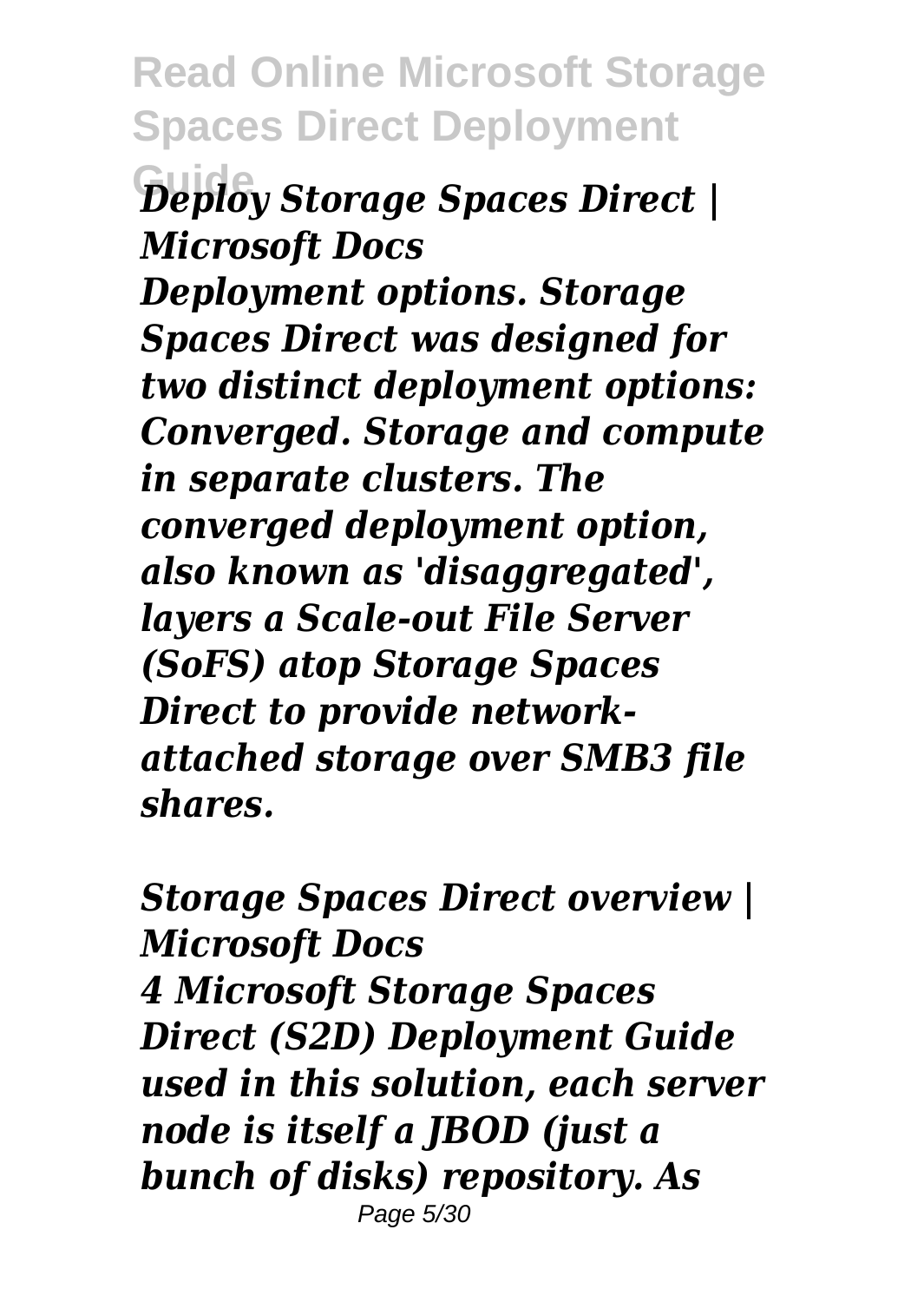**Guide** *demand for storage and/or compute resources grow, additional ThinkAgile MX Certified Nodes can be added into the environment to provide the necessary storage expansion. S2D performance*

*Microsoft Storage Spaces Direct (S2D) Deployment Guide Introduced in Microsoft Windows Server 2016, Storage Spaces Direct (S2D) is Microsoft's new software-defined storage solution that allows enterprises to create logically defined storage volumes across hosts using locally attached storage. With the release of Windows Server 2019, it has continued to mature and is an even more powerful solution.*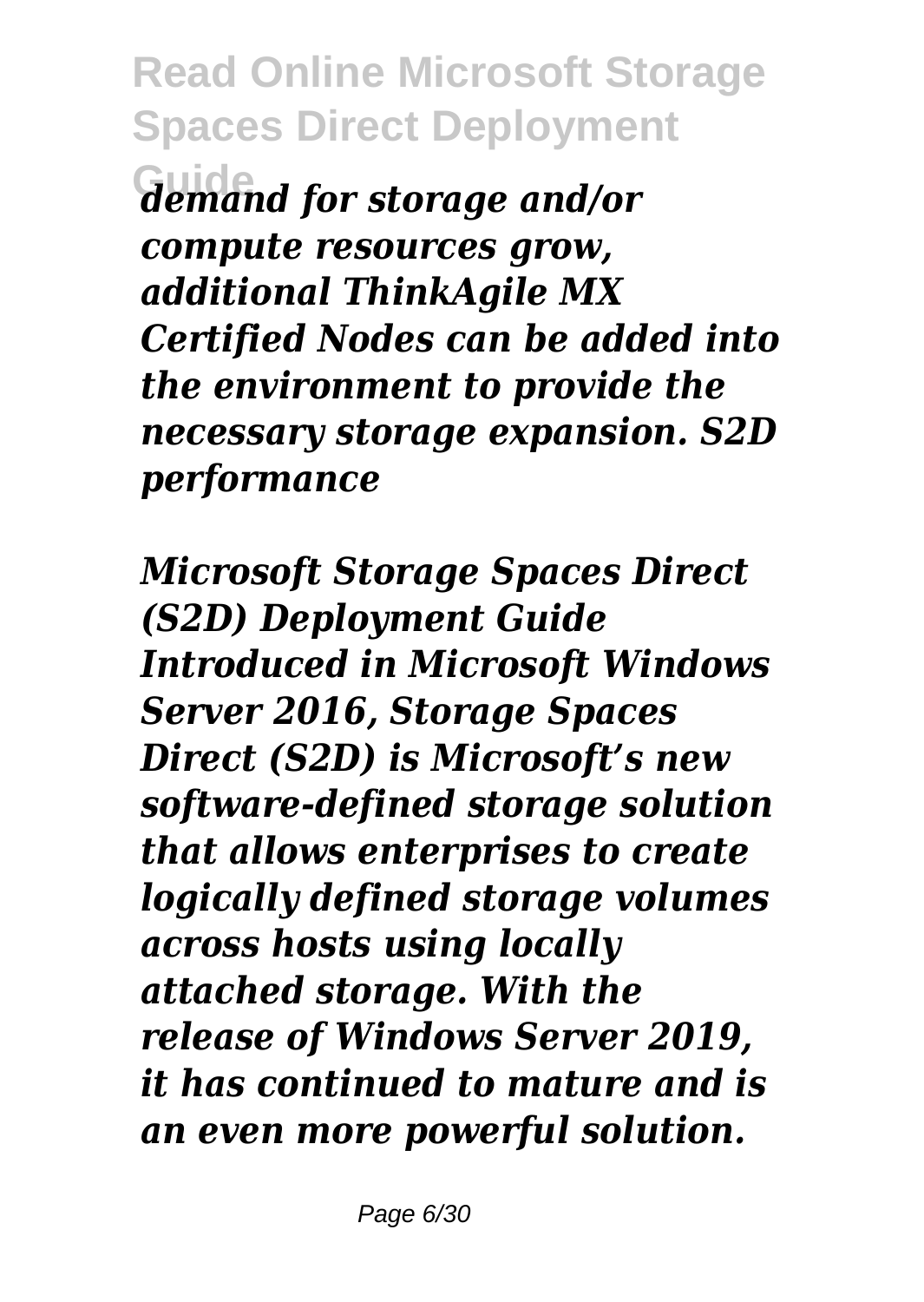**Guide** *Storage Spaces Direct Deployment Best Practices. Storage Spaces Direct solution overview Solution configuration General hardware preparation Deployment scenarios Solution performance optimization Create failover cluster Enable and configure Storage Spaces Direct Cluster set creation Summary Lenovo Professional Services. To view the document, click the Download PDF button.*

*Microsoft Storage Spaces Direct (S2D) Deployment Guide ... Dell EMC Microsoft Storage Spaces Direct Ready Nodes are built on Dell EMC PowerEdge R730xd, 740xd Storage Spaces Direct Ready Node and R640 Storage Spaces Direct Ready* Page 7/30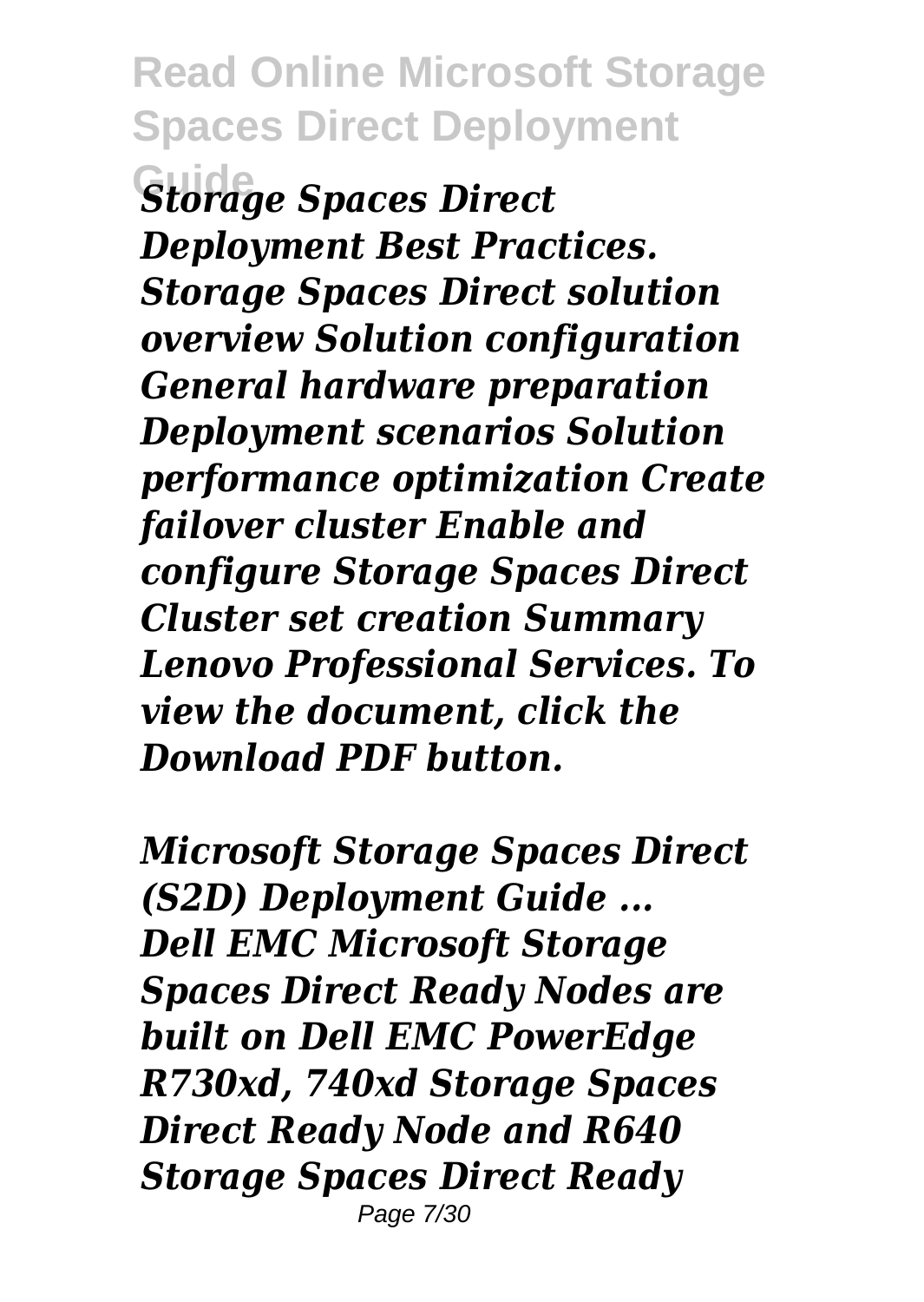**Read Online Microsoft Storage Spaces Direct Deployment Guide** *Nodes that provide the storage density and compute power to maximize the benefits of Storage Spaces Direct and the advanced feature sets in Windows Server 2016.*

*Dell EMC Microsoft storage spaces direct ready nodes | Dell US*

*Click Fabric > Storage > Arrays. Right-click the cluster > Manage Pool, and select the storage pool that was created by default. You can change the default name, and add a classification. To create a CSV, right-click the cluster > Properties > Shared Volumes. In the Create Volume Wizard > Storage Type, specify the volume name, and select the storage pool.*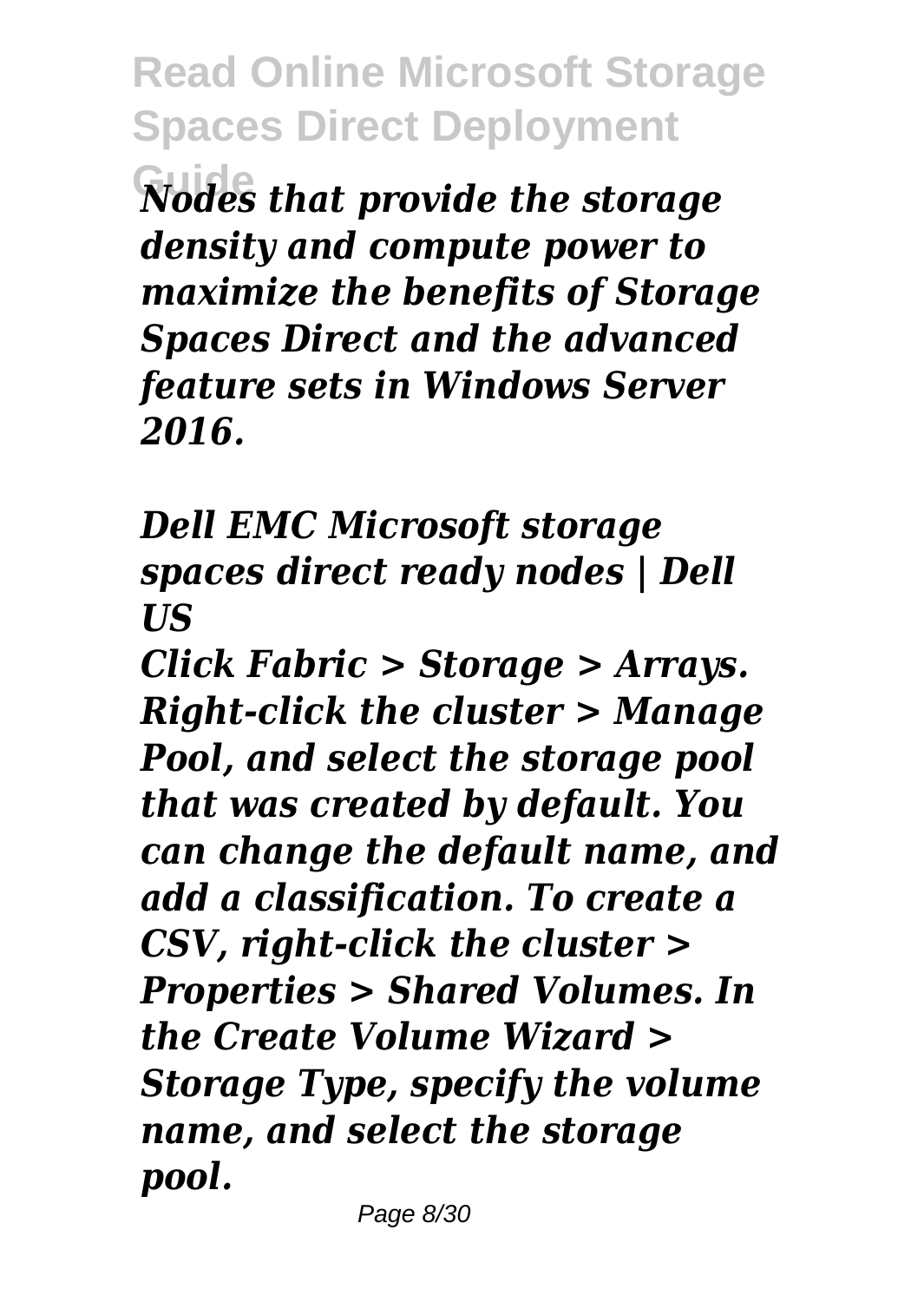*Deploy a Storage Spaces Direct hyper-converged cluster in ... You can deploy Storage Spaces Direct (sometimes called S2D) on a cluster of physical servers or on virtual machine guest clusters as discussed in this topic.*

*Using Storage Spaces Direct in a virtual machine ...*

*In general we recommend the following guidelines for Storage Spaces deployments: All hardware should be uniform. Select only 1 model of JBOD, 1 model of SAS HBA, and try to limit the number of drive models to 2. Ensure that all hardware (drives, servers, NICs, and controllers) has the latest available firmware version.* Page 9/30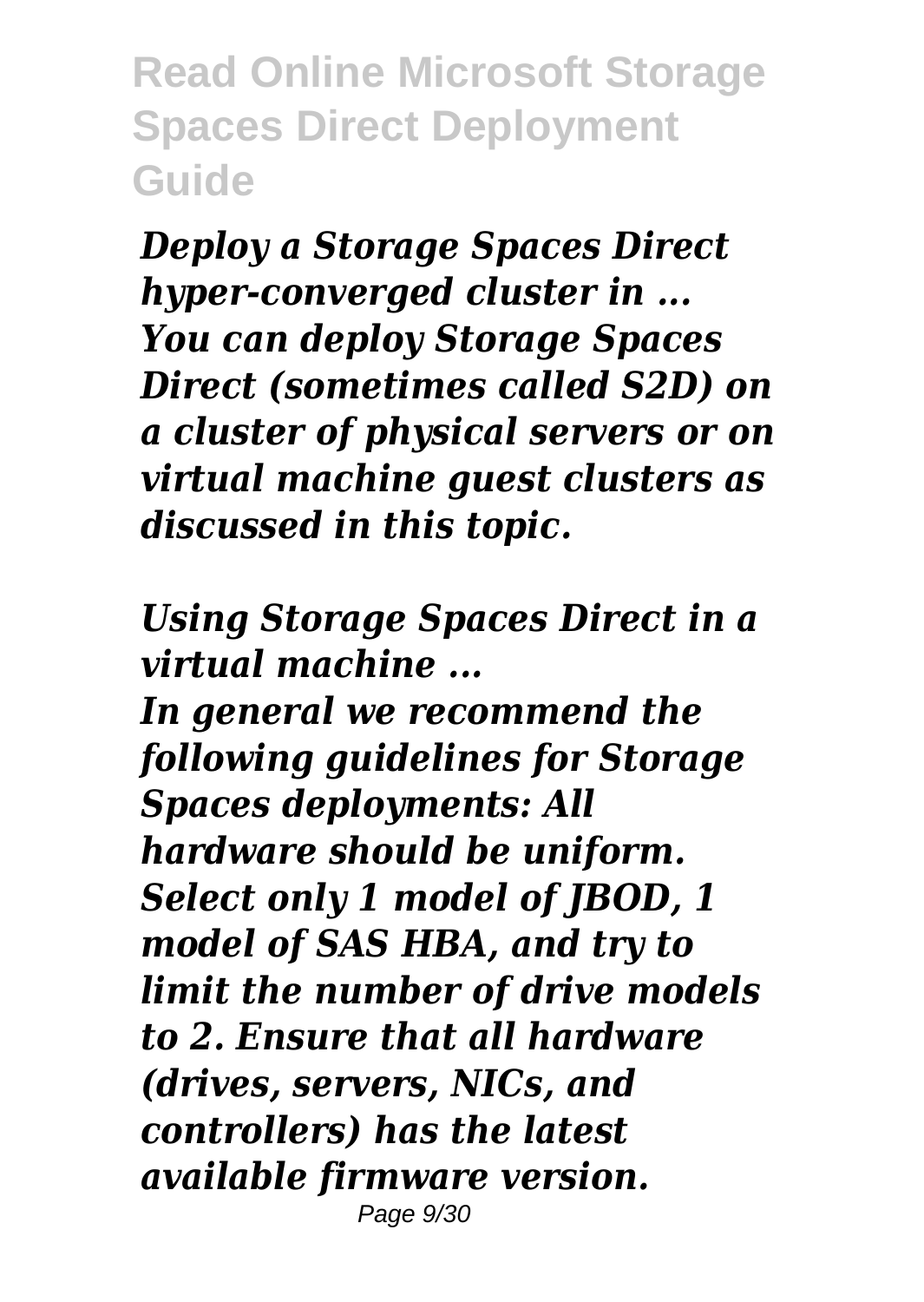*Storage Spaces Deployment Guide for Automation Scripts ... Storage Spaces Direct works with direct-attached SATA, SAS, NVMe, or persistent memory (PMem) drives that are physically attached to just one server each. For more help choosing drives, see the Choosing drives and Understand and deploy persistent memory topics.*

*Storage Spaces Direct Hardware Requirements | Microsoft Docs and Storage Spaces Direct. Dell EMC Microsoft Storage Spaces Direct Ready Nodes can be ordered with the operating System pre-installed from the factory with OEM license or bare metal for customers who already* Page 10/30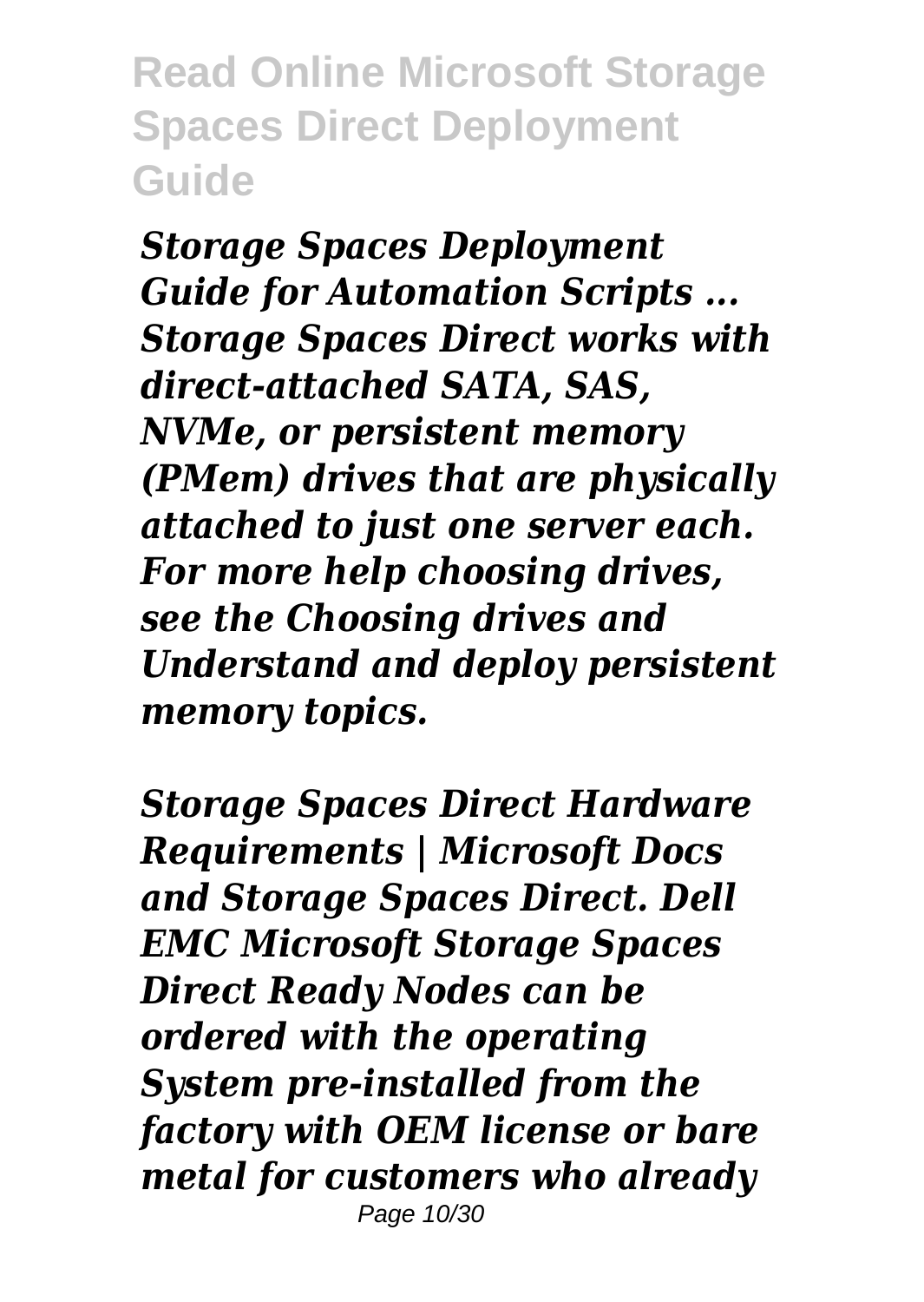**Read Online Microsoft Storage Spaces Direct Deployment Guide** *have Volume License agreements with Microsoft. The Storage Spaces Direct Cluster deployment can be done in two ways:*

*R640 Storage Spaces Direct Ready Nodes - Dell Dell EMC Microsoft Storage Spaces Direct Ready Nodes are preconfigured with certified components, tuned and optimized to run Storage Spaces Direct They have been validated and tested to ensure that all components follow Dell EMC approved manufacturers' lists (AMLs) for firmware and BIOS versions And they can be delivered with the complex configuration steps completed and tested in known good configurations — including* Page 11/30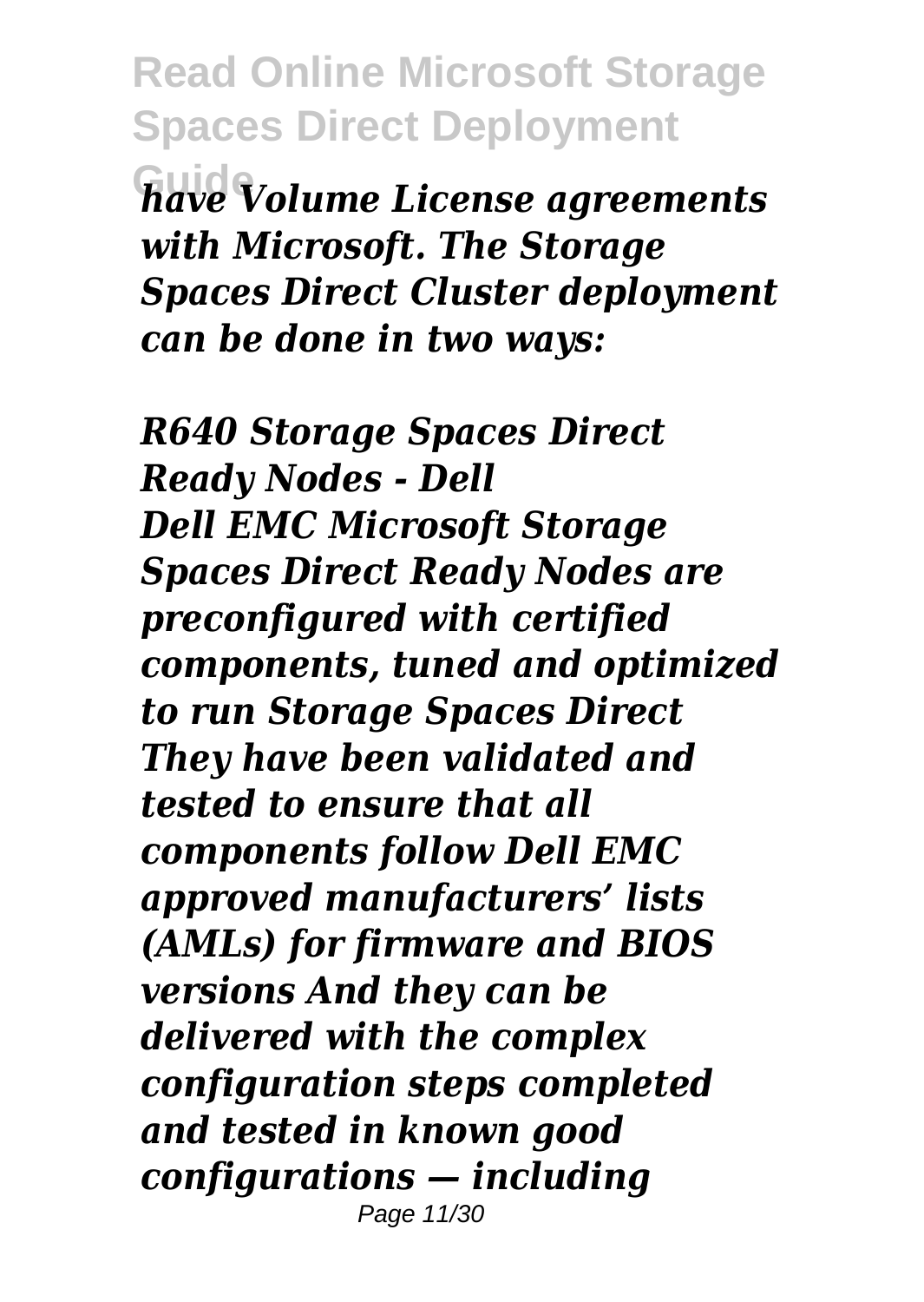**Read Online Microsoft Storage Spaces Direct Deployment Guide** *hardware compatibility and driver downloads*

*Dell EMC Microsoft Storage Spaces Direct Ready Nodes Two deployment options are possible for Storage Spaces Direct. In the first option, the storage and compute cluster are kept separate. This method, which is known as converged or disaggregated deployment, allows for scaling of storage and compute clusters in a manner that is independent of each other.*

*Dell EMC Solutions for Microsoft Azure Stack HCI 2-Node ... Storage Spaces Direct can be configured as a standalone software -defined storage array supporting external physical and* Page 12/30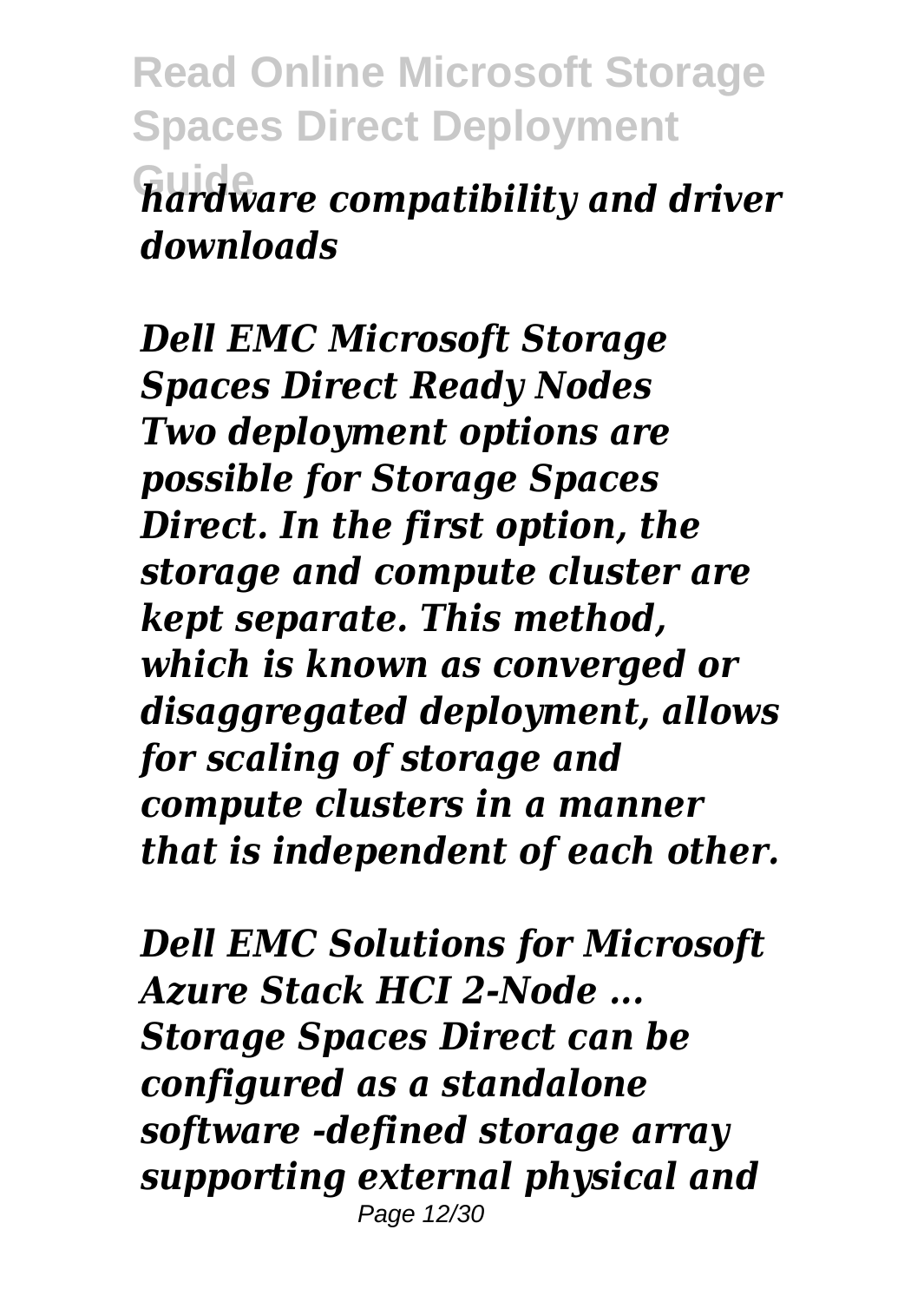**Guide** *virtual servers, or it can be deployed integrated with Hyper -V to provide virtual storage service as part of a hyper -converged infrastructure solution. T his RA uses the latter case. High-bandwidth Ethernet Storage Network*

*Hyper Converged Infrastructure Using Microsoft Hyper-V ... Deployment Guide focuses on deploying a hyper-converged infrastructure solution on Dell EMC Ready Nodes for Windows Server 2016 with Hyper-V and Storage Spaces Direct. This deployment guide includes an overview of the solution infrastructure, guidance to integrate the solution components, and instructions on* Page 13/30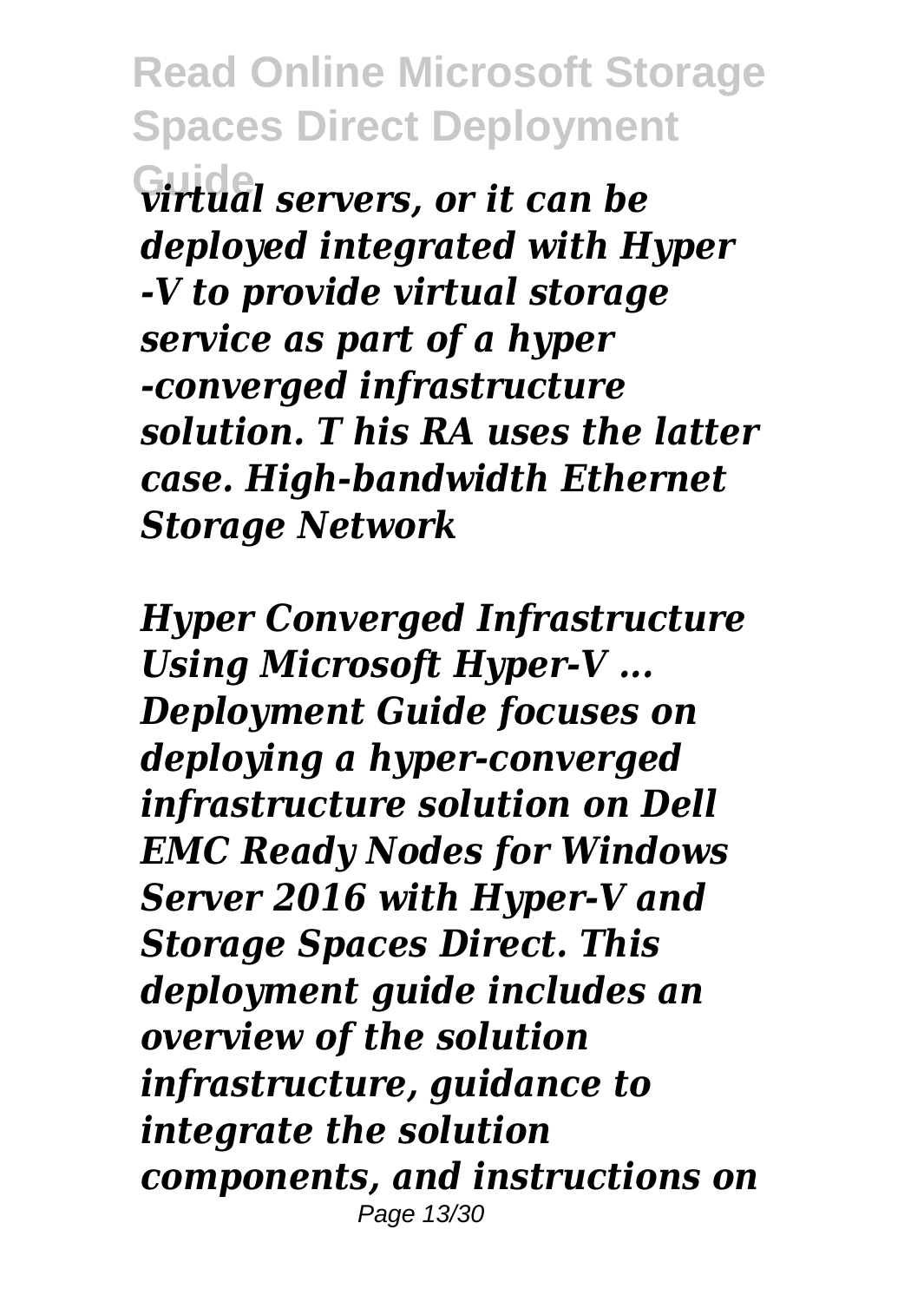**Read Online Microsoft Storage Spaces Direct Deployment Guide** *preparing and deploying the solution infrastructure.*

*Dell EMC Solutions for Microsoft Azure Stack HCI | Dell US In a Hyper-V deployment, SMB Direct is used to create a high throughput, low latency SMB connection to remote storage using RDMA without utilizing either hosts' CPU. With this SMB on steroids, it's easy to see that RDMA has many potential applications for solutions which utilize SMB 3.0. So how do you turn it on?*

*How to configure RDMA over Converged Ethernet (RocEv2) At Microsoft Ignite 2016 I did a demo at the 28-minute mark as part of the Meet Windows Server* Page 14/30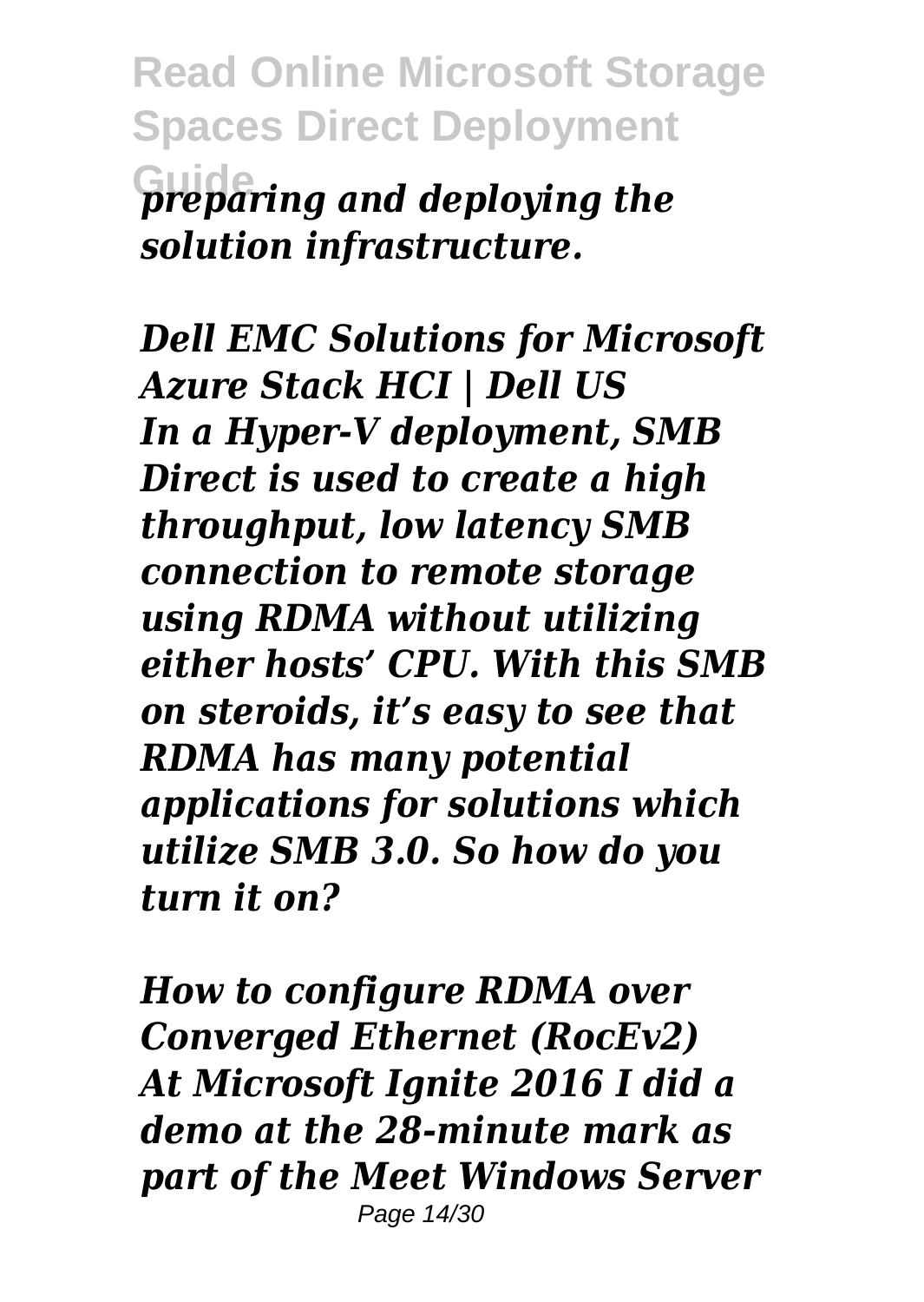**Read Online Microsoft Storage Spaces Direct Deployment Guide** *2016 and System Center 2016 session. I showed how Storage Spaces Direct can deliver massive amounts of IOPS to many virtual machines with various storage QoS settings.*

*Storage Spaces Direct throughput with iWARP - Microsoft ... Dell EMC Microsoft Storage Spaces Direct Ready Nodes are pre-configured with certified components and validated building blocks that can simplify ordering and reduce deployment risks while providing a superb customer support experience.*

*Storage Spaces Direct in Windows Server 2016*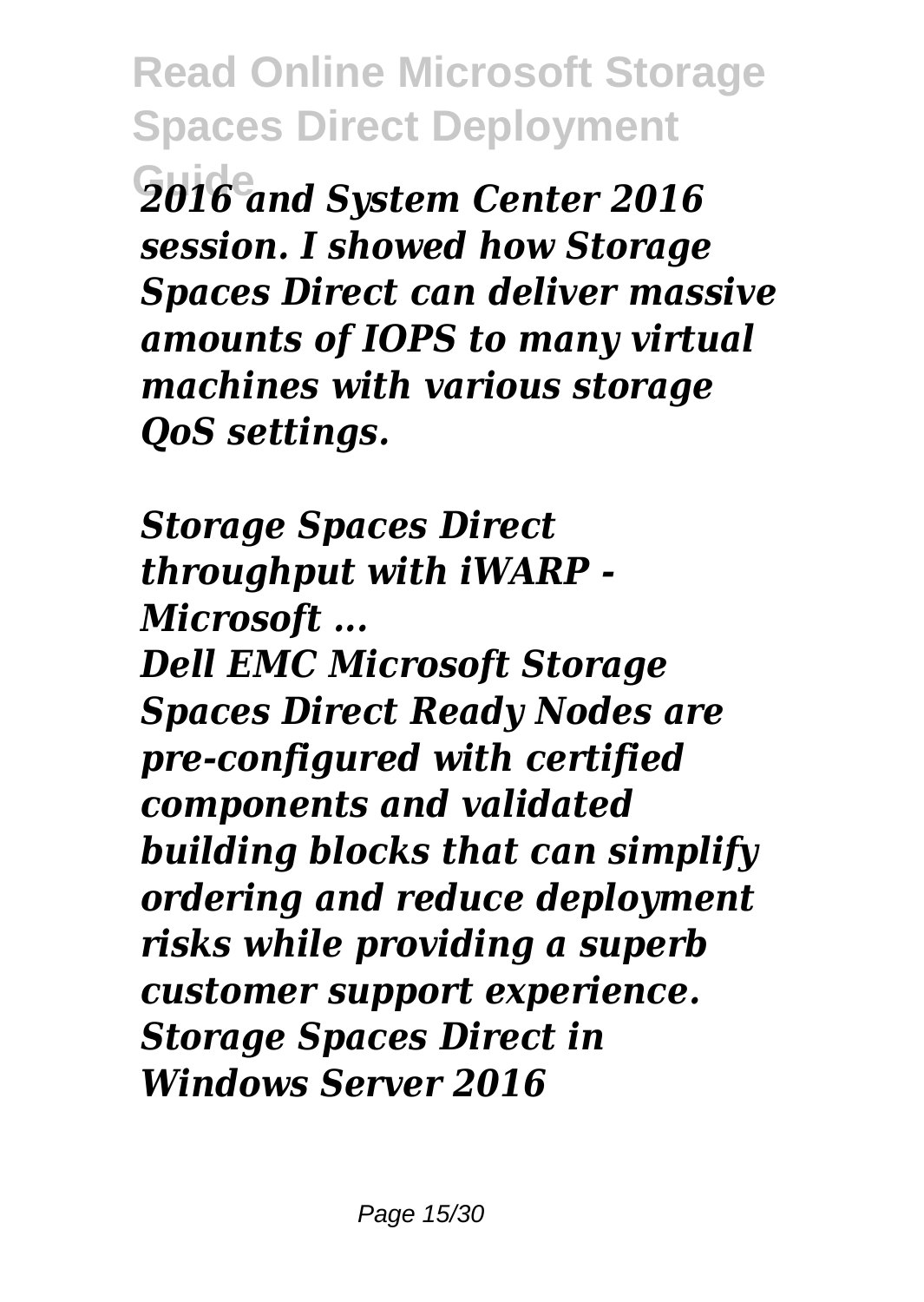**Guide** *Implementing Storage Spaces Direct in Windows Server 2016 Windows Server 2016 Storage Spaces Direct - END to END Demo Install 2 Node Hyperconverge Clustering With Storage Spaces Direct on Windows Server 2019 How to deploy hyperconverged storage with Windows Admin Center Storage Spaces Direct in Windows Server 2016 Deploying Windows Server 2016 Storage Spaces Direct (S2D) with two Hyper-V nodes Software Defined Storage with Storage Spaces Direct in Windows Server 2016 What's new for Storage Spaces Direct | Windows Server Summit 2019 WINDOWS SERVER : 2 Node Storage Spaces Direct Azure Stack HCI / Storage Spaces* Page 16/30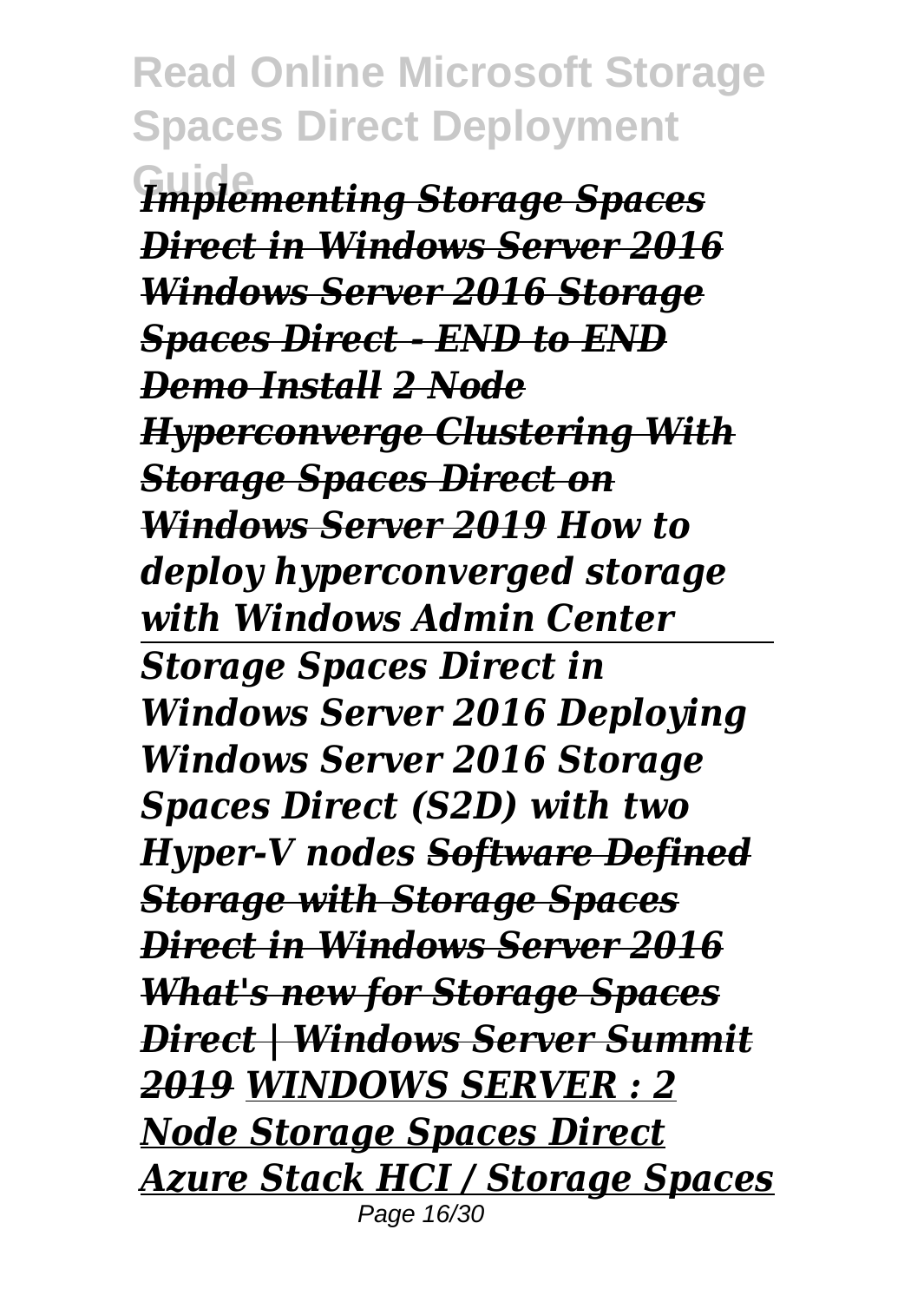**Guide** *Direct (S2D) and Performance test with DiskSpd - Part 1 Storage Spaces Direct Overview*

*Deploy a VDI environment using Microsoft RDS on Storage Spaces DirectInside a Google data center Windows 8 Storage Spaces Tutorial Featuring WD Green Hard Drives NCIX Tech Tips How To Configure Storage Pool and Storage Spaces in Windows 10 MicroNugget: How to Use Storage Spaces in Windows 10 How to configure Storage Pool on Windows Server 2019 (Step by Step guide)*

*Windows 10 Storage Spaces Windows Storage Spaces and Storage Pools on Server 2016 - 658*

*Windows Server 2019 Training 36 - How to Create Hyper-V Failover* Page 17/30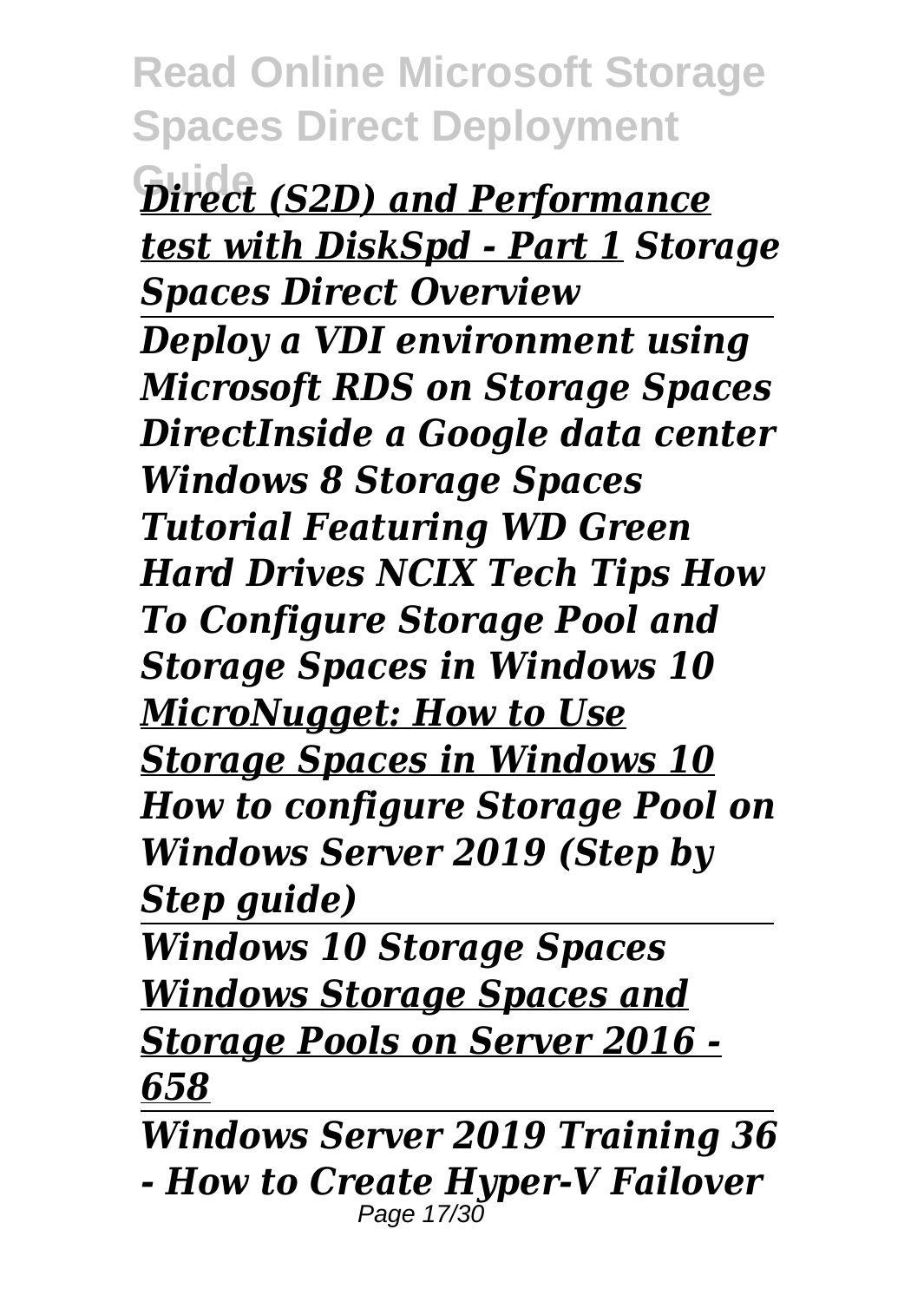**Guide** *Cluster on Windows Server 2019 Azure - Create custom image and share across regions using \"Shared Image Gallery\" !!! 70-740 Lab 16 Implementing Storage Spaces Direct WINDOWS SERVER : Monitoring 2 Node Storage Spaces Direct HPE SMB Solutions for High Availability Storage with Microsoft Storage Spaces Direct*

*Windows 2016 Clustering Resiliency and Storage Spaces DirectConfigure Windows Server 2016 storage spaces direct Taking a look at storage spaces in windows server 2019 Upgrade Storage Spaces Direct (S2D) from Windows Server 2016 to Windows Server 2019 - Part 1 Windows Server 2019 Storage Spaces Direct News MVPDays - Storage* Page 18/30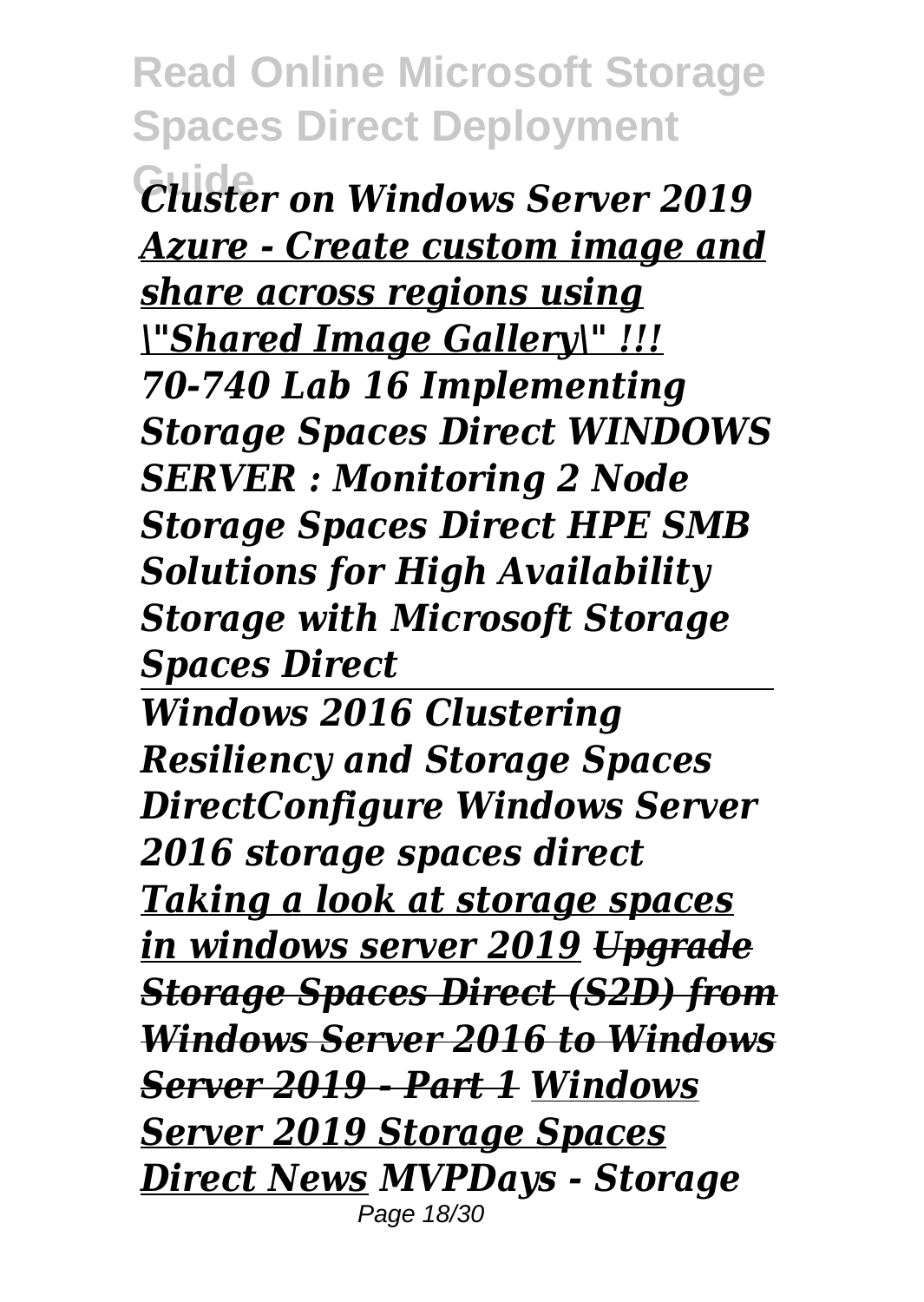**Guide** *Spaces Direct in Windows Server 2019 The Good the bad and Fantastic Microsoft Storage Spaces Direct Deployment Storage Spaces Direct supports two deployment options: hyperconverged and converged, also known as disaggregated. Familiarize yourself with the advantages of each to decide which is right for you. Steps 1-3 below apply to both deployment options. Step 4 is only needed for converged deployment.*

*Deploy Storage Spaces Direct | Microsoft Docs Deployment options. Storage Spaces Direct was designed for two distinct deployment options: Converged. Storage and compute in separate clusters. The* Page 19/30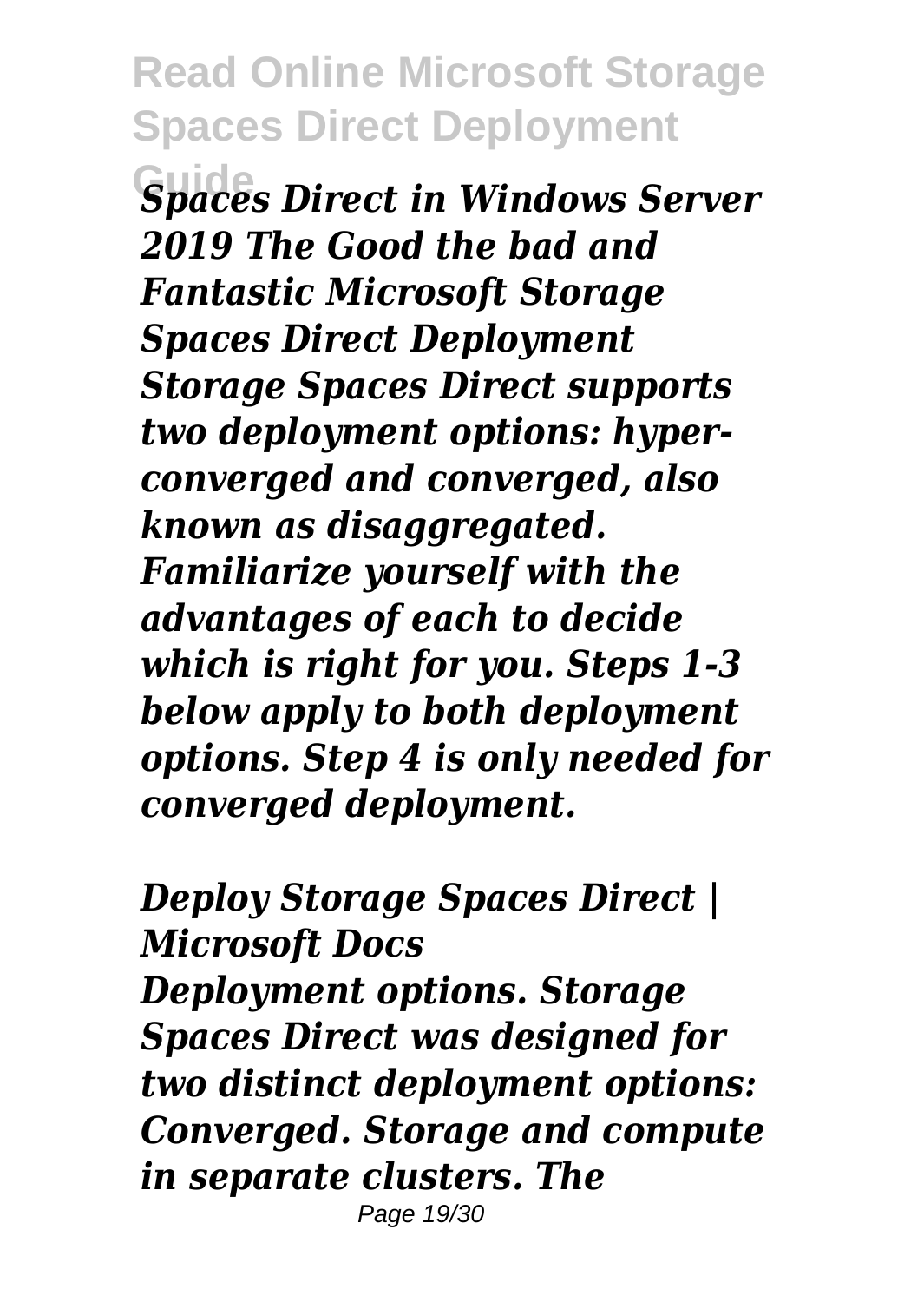**Read Online Microsoft Storage Spaces Direct Deployment Guide** *converged deployment option, also known as 'disaggregated', layers a Scale-out File Server (SoFS) atop Storage Spaces Direct to provide networkattached storage over SMB3 file shares.*

*Storage Spaces Direct overview | Microsoft Docs 4 Microsoft Storage Spaces Direct (S2D) Deployment Guide used in this solution, each server node is itself a JBOD (just a bunch of disks) repository. As demand for storage and/or compute resources grow, additional ThinkAgile MX Certified Nodes can be added into the environment to provide the necessary storage expansion. S2D performance* Page 20/30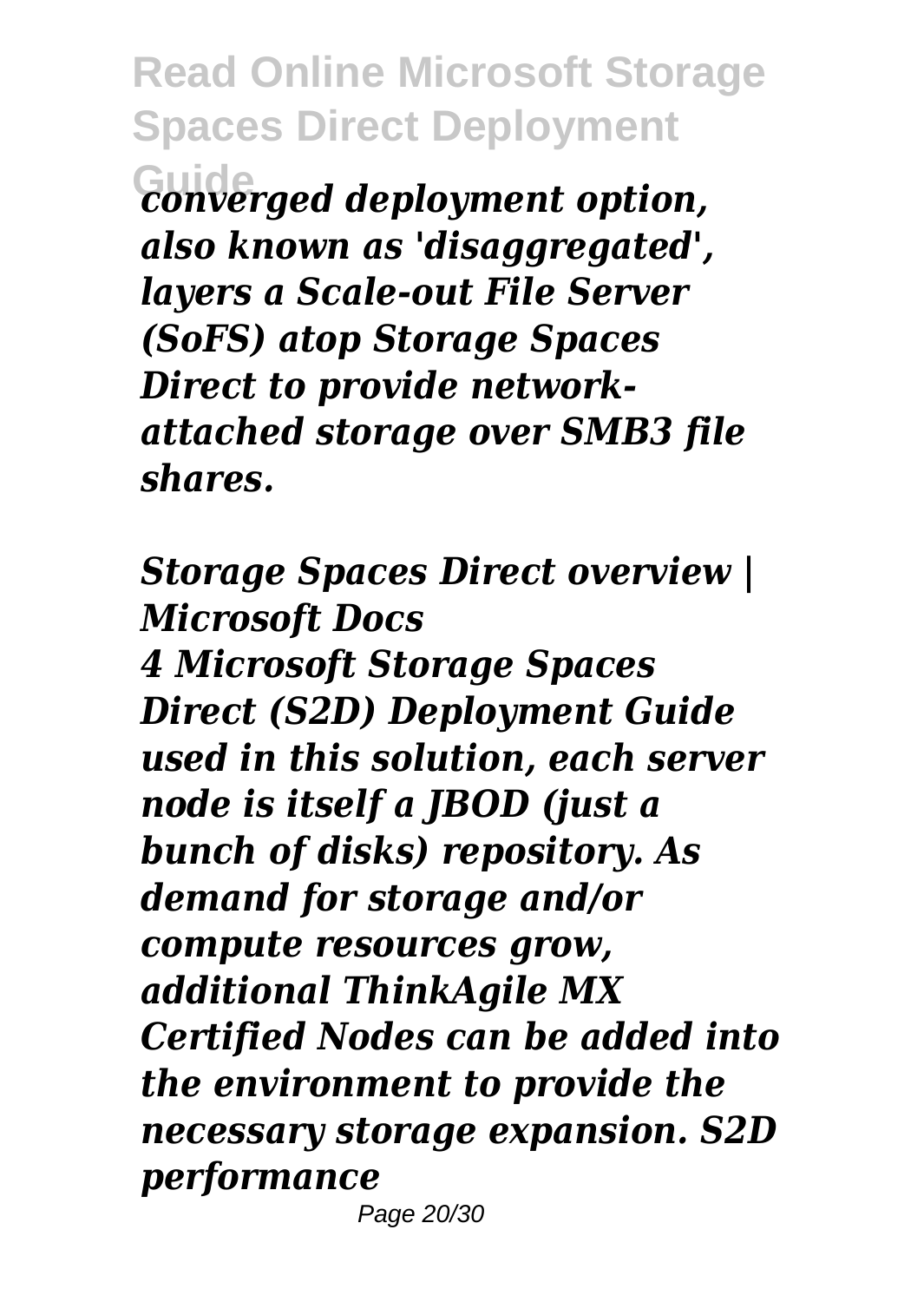*Microsoft Storage Spaces Direct (S2D) Deployment Guide Introduced in Microsoft Windows Server 2016, Storage Spaces Direct (S2D) is Microsoft's new software-defined storage solution that allows enterprises to create logically defined storage volumes across hosts using locally attached storage. With the release of Windows Server 2019, it has continued to mature and is an even more powerful solution.*

*Storage Spaces Direct Deployment Best Practices. Storage Spaces Direct solution overview Solution configuration General hardware preparation Deployment scenarios Solution performance optimization Create* Page 21/30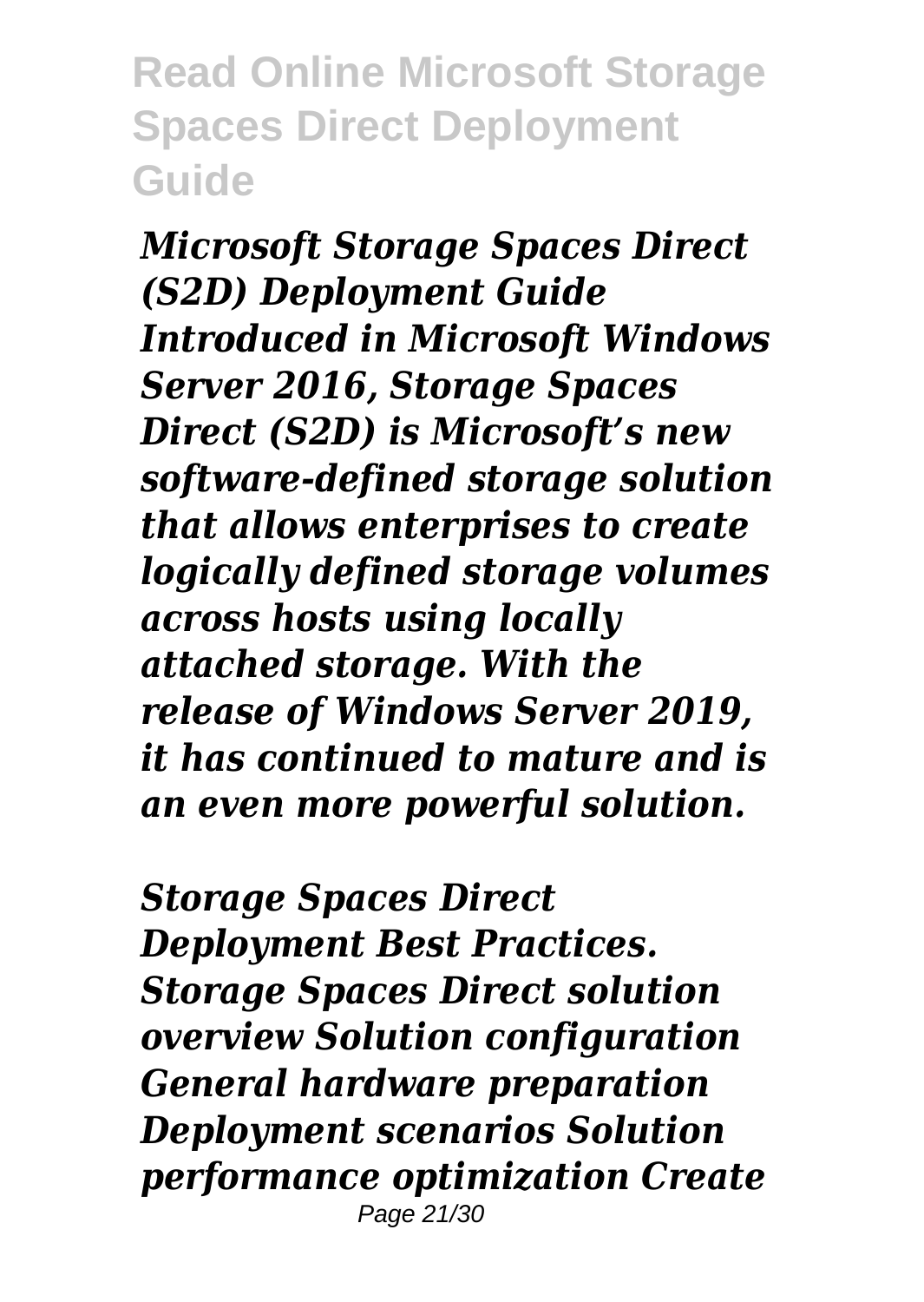**Read Online Microsoft Storage Spaces Direct Deployment Guide** *failover cluster Enable and configure Storage Spaces Direct Cluster set creation Summary Lenovo Professional Services. To view the document, click the Download PDF button.*

*Microsoft Storage Spaces Direct (S2D) Deployment Guide ... Dell EMC Microsoft Storage Spaces Direct Ready Nodes are built on Dell EMC PowerEdge R730xd, 740xd Storage Spaces Direct Ready Node and R640 Storage Spaces Direct Ready Nodes that provide the storage density and compute power to maximize the benefits of Storage Spaces Direct and the advanced feature sets in Windows Server 2016.*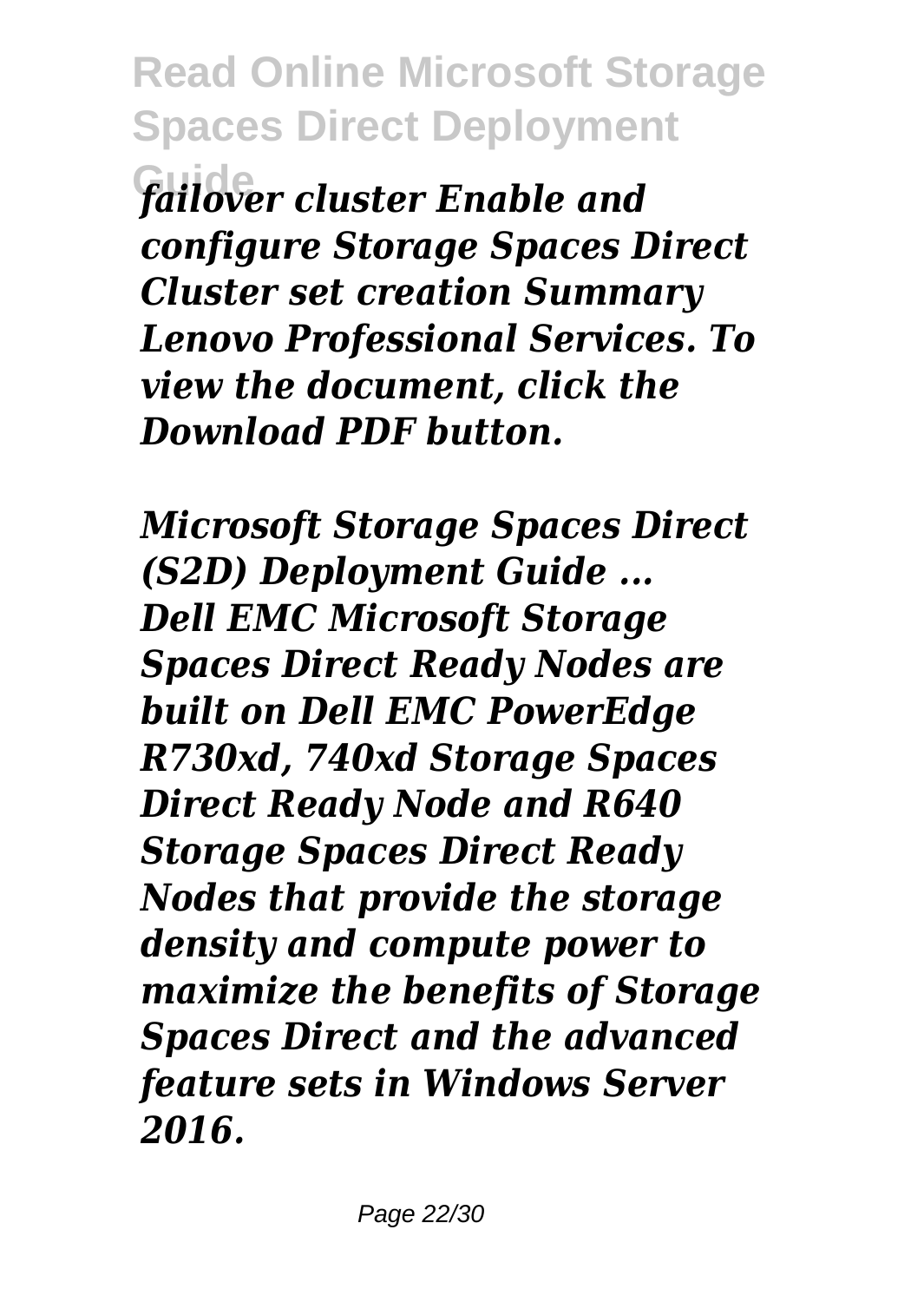**Dell EMC Microsoft storage** *spaces direct ready nodes | Dell US*

*Click Fabric > Storage > Arrays. Right-click the cluster > Manage Pool, and select the storage pool that was created by default. You can change the default name, and add a classification. To create a CSV, right-click the cluster > Properties > Shared Volumes. In the Create Volume Wizard > Storage Type, specify the volume name, and select the storage pool.*

*Deploy a Storage Spaces Direct hyper-converged cluster in ... You can deploy Storage Spaces Direct (sometimes called S2D) on a cluster of physical servers or on virtual machine guest clusters as* Page 23/30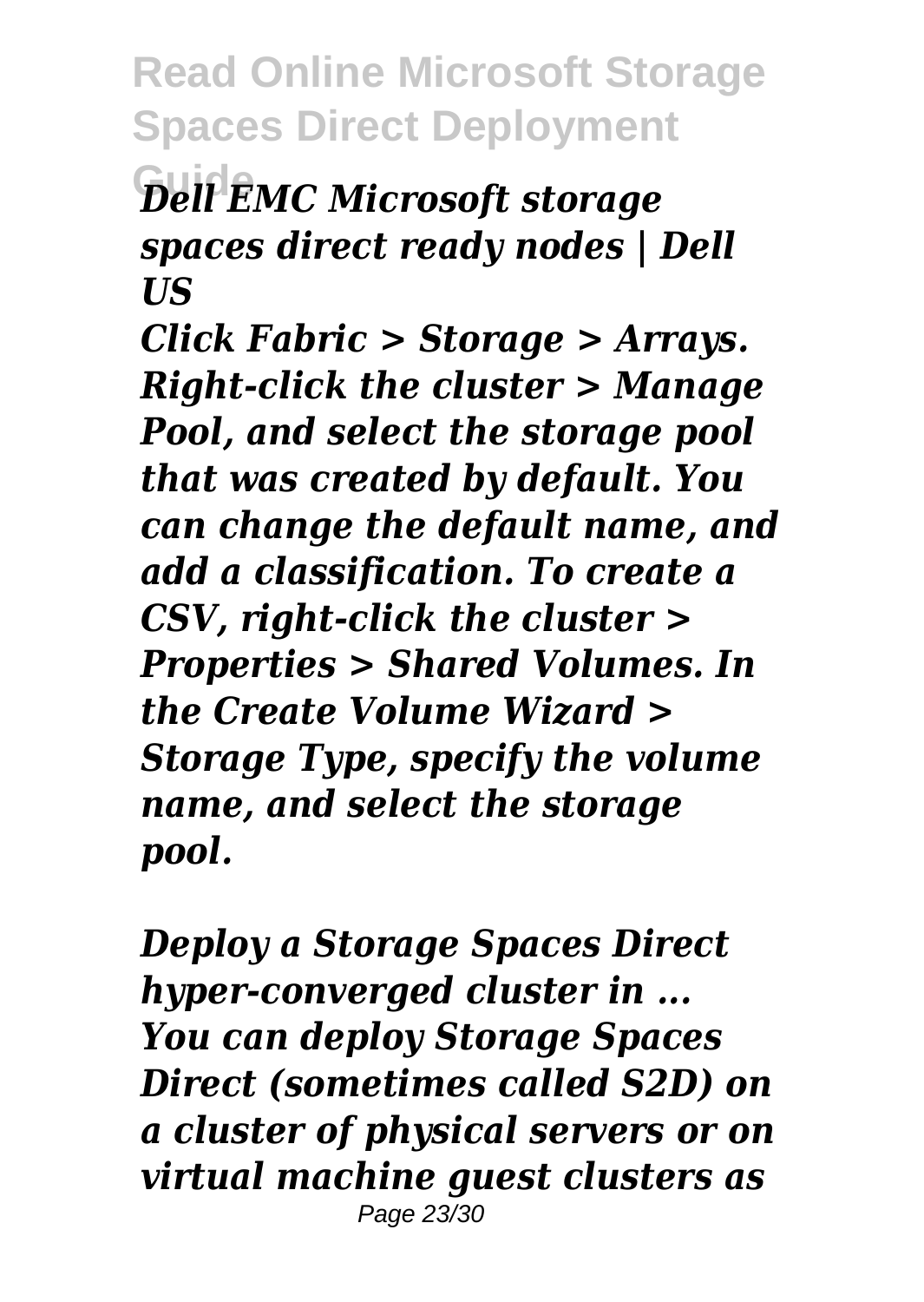**Read Online Microsoft Storage Spaces Direct Deployment**  $\overline{d}$  *iscussed in this topic.* 

*Using Storage Spaces Direct in a virtual machine ...*

*In general we recommend the following guidelines for Storage Spaces deployments: All hardware should be uniform. Select only 1 model of JBOD, 1 model of SAS HBA, and try to limit the number of drive models to 2. Ensure that all hardware (drives, servers, NICs, and controllers) has the latest available firmware version.*

*Storage Spaces Deployment Guide for Automation Scripts ... Storage Spaces Direct works with direct-attached SATA, SAS, NVMe, or persistent memory (PMem) drives that are physically* Page 24/30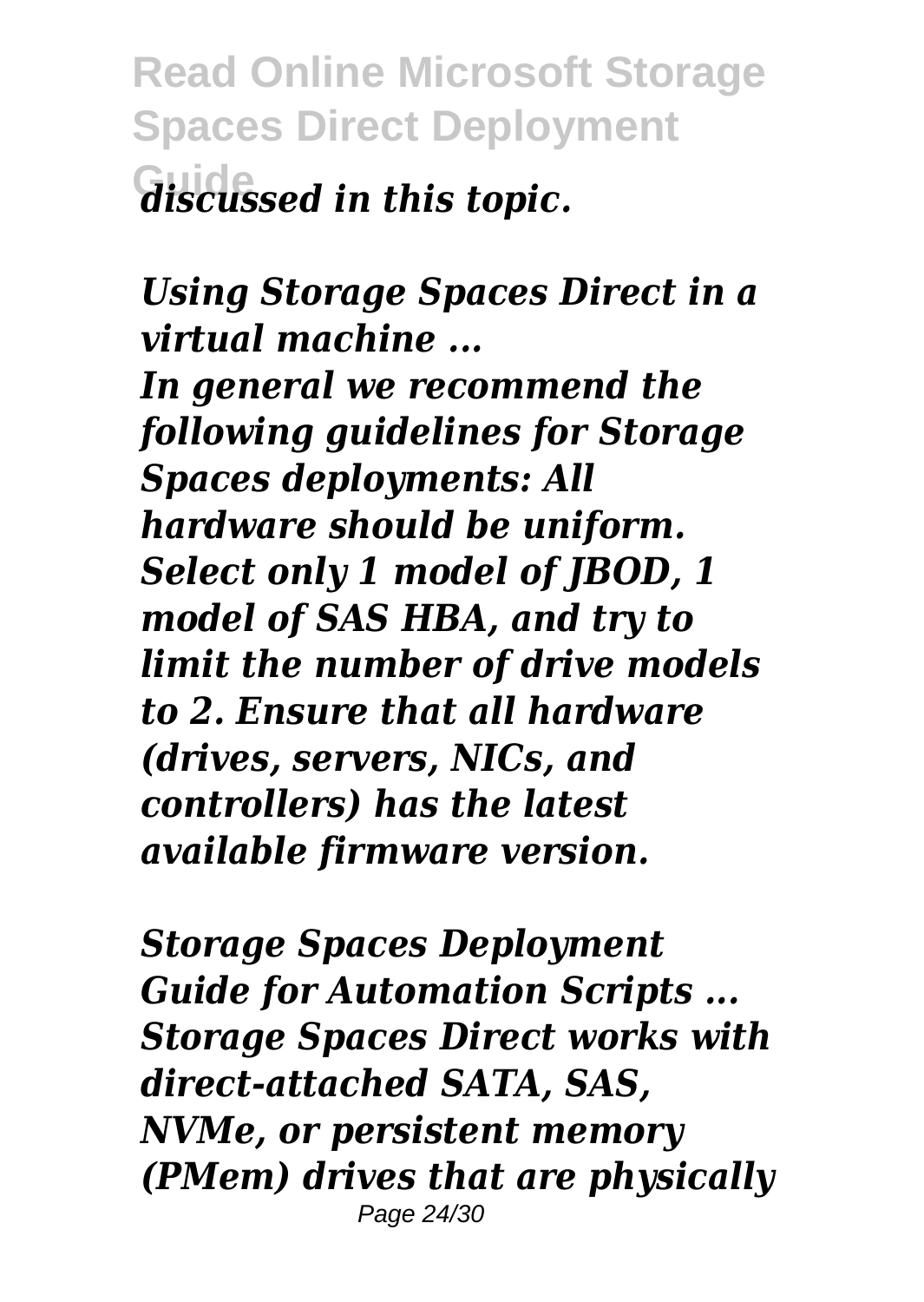**Guide** *attached to just one server each. For more help choosing drives, see the Choosing drives and Understand and deploy persistent memory topics.*

*Storage Spaces Direct Hardware Requirements | Microsoft Docs and Storage Spaces Direct. Dell EMC Microsoft Storage Spaces Direct Ready Nodes can be ordered with the operating System pre-installed from the factory with OEM license or bare metal for customers who already have Volume License agreements with Microsoft. The Storage Spaces Direct Cluster deployment can be done in two ways:*

*R640 Storage Spaces Direct Ready Nodes - Dell* Page 25/30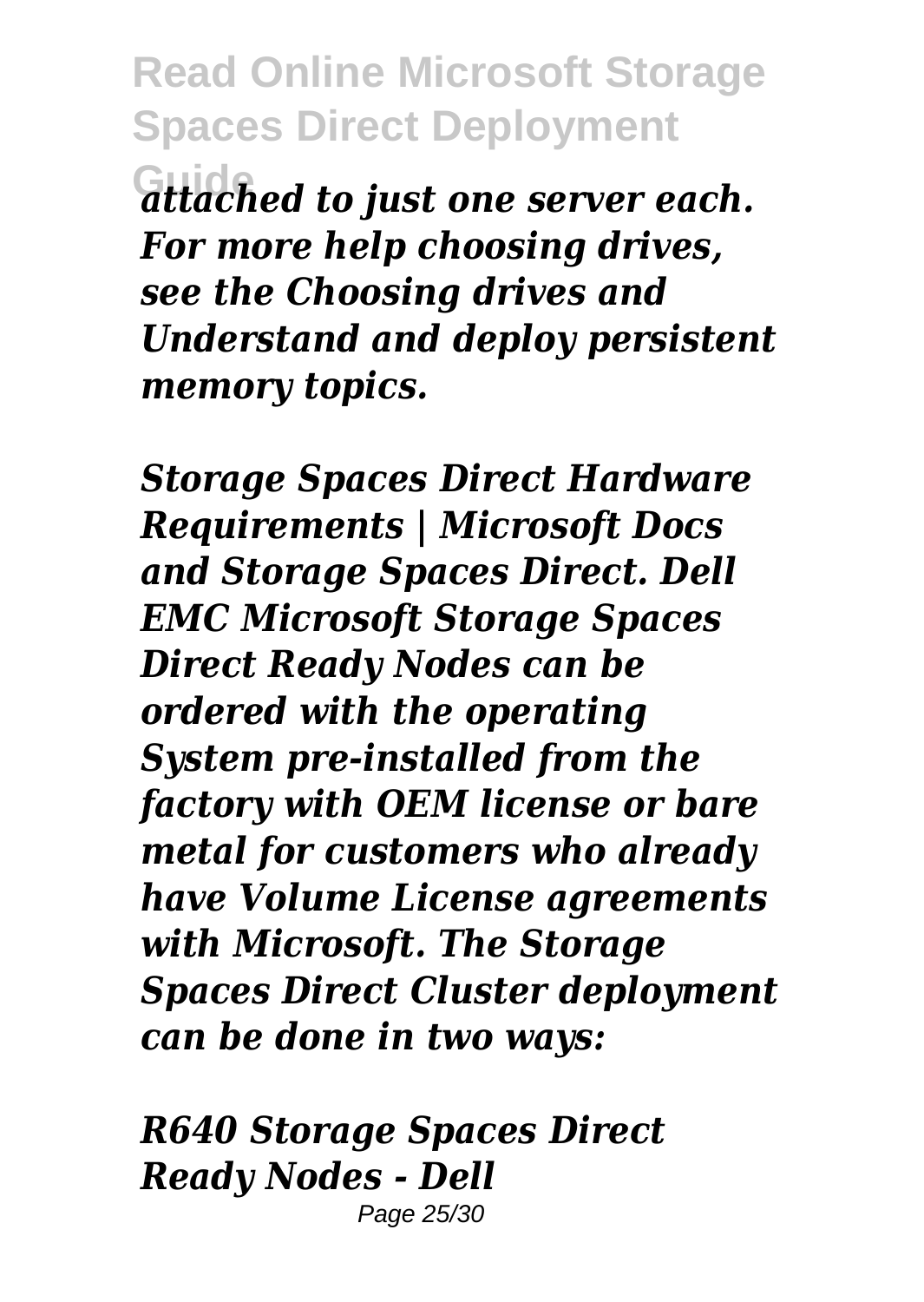**Guide** *Dell EMC Microsoft Storage Spaces Direct Ready Nodes are preconfigured with certified components, tuned and optimized to run Storage Spaces Direct They have been validated and tested to ensure that all components follow Dell EMC approved manufacturers' lists (AMLs) for firmware and BIOS versions And they can be delivered with the complex configuration steps completed and tested in known good configurations — including hardware compatibility and driver downloads*

*Dell EMC Microsoft Storage Spaces Direct Ready Nodes Two deployment options are possible for Storage Spaces* Page 26/30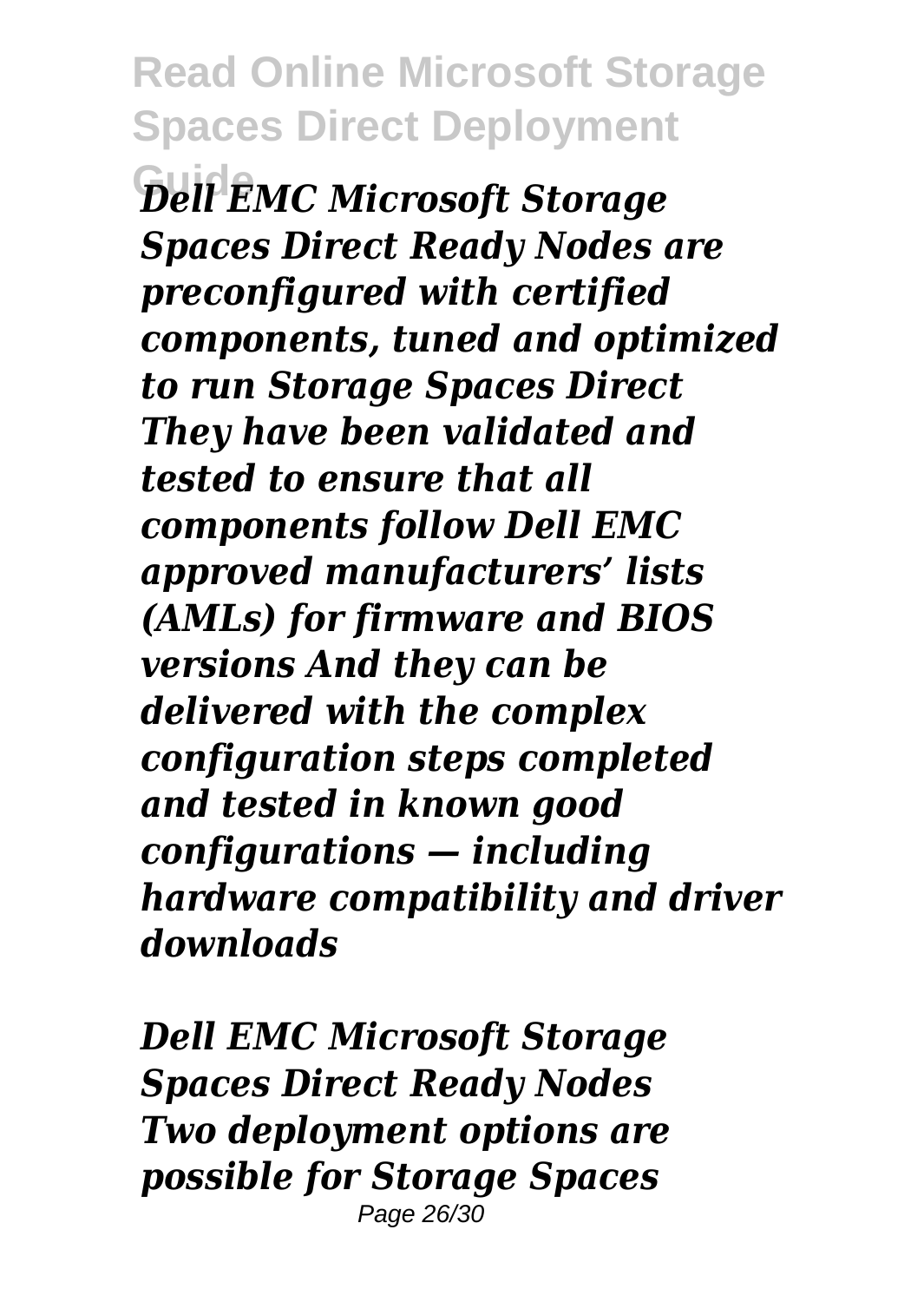**Guide** *Direct. In the first option, the storage and compute cluster are kept separate. This method, which is known as converged or disaggregated deployment, allows for scaling of storage and compute clusters in a manner that is independent of each other.*

*Dell EMC Solutions for Microsoft Azure Stack HCI 2-Node ... Storage Spaces Direct can be configured as a standalone software -defined storage array supporting external physical and virtual servers, or it can be deployed integrated with Hyper -V to provide virtual storage service as part of a hyper -converged infrastructure solution. T his RA uses the latter case. High-bandwidth Ethernet* Page 27/30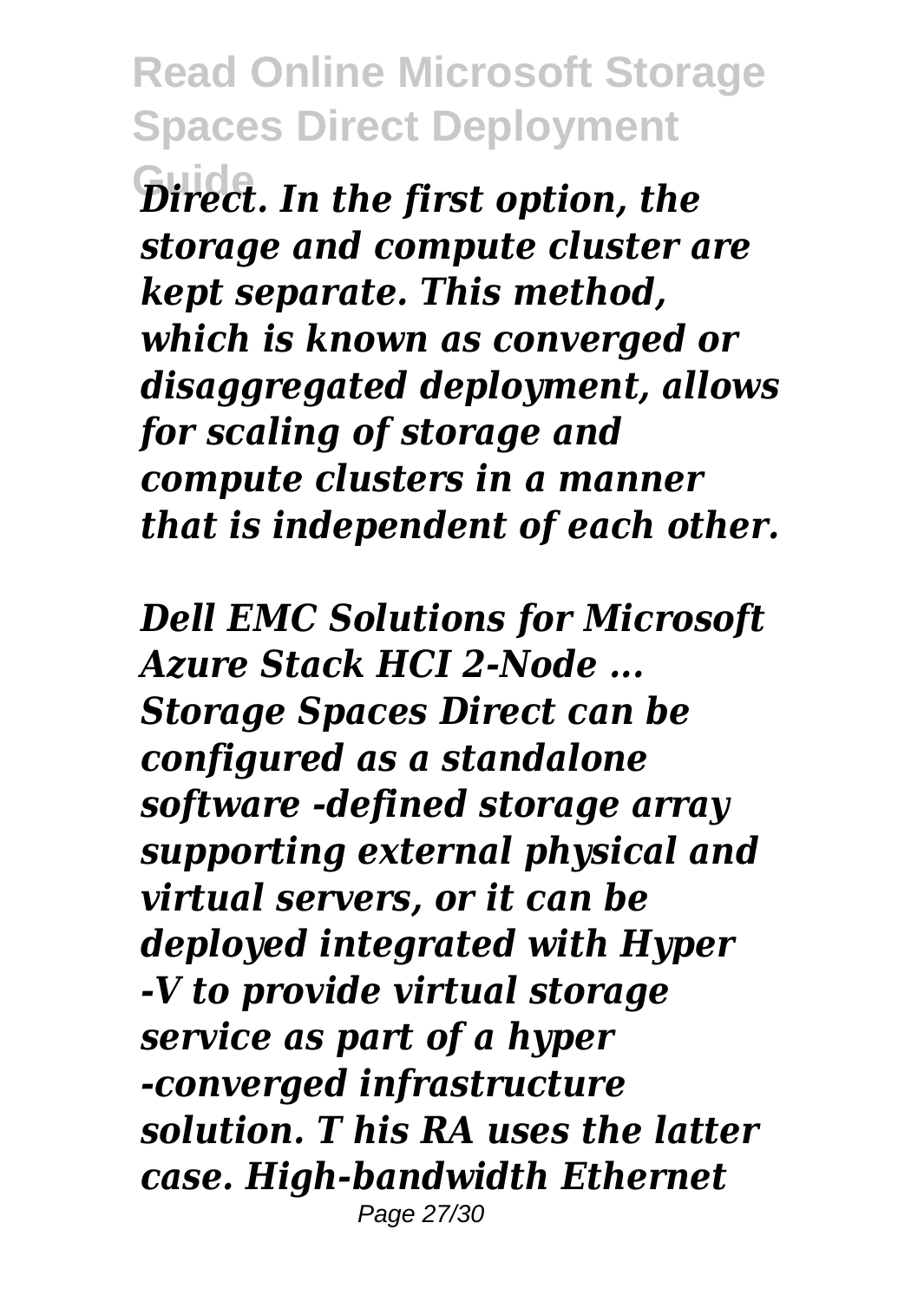**Read Online Microsoft Storage Spaces Direct Deployment Guide** *Storage Network*

*Hyper Converged Infrastructure Using Microsoft Hyper-V ... Deployment Guide focuses on deploying a hyper-converged infrastructure solution on Dell EMC Ready Nodes for Windows Server 2016 with Hyper-V and Storage Spaces Direct. This deployment guide includes an overview of the solution infrastructure, guidance to integrate the solution components, and instructions on preparing and deploying the solution infrastructure.*

*Dell EMC Solutions for Microsoft Azure Stack HCI | Dell US In a Hyper-V deployment, SMB Direct is used to create a high* Page 28/30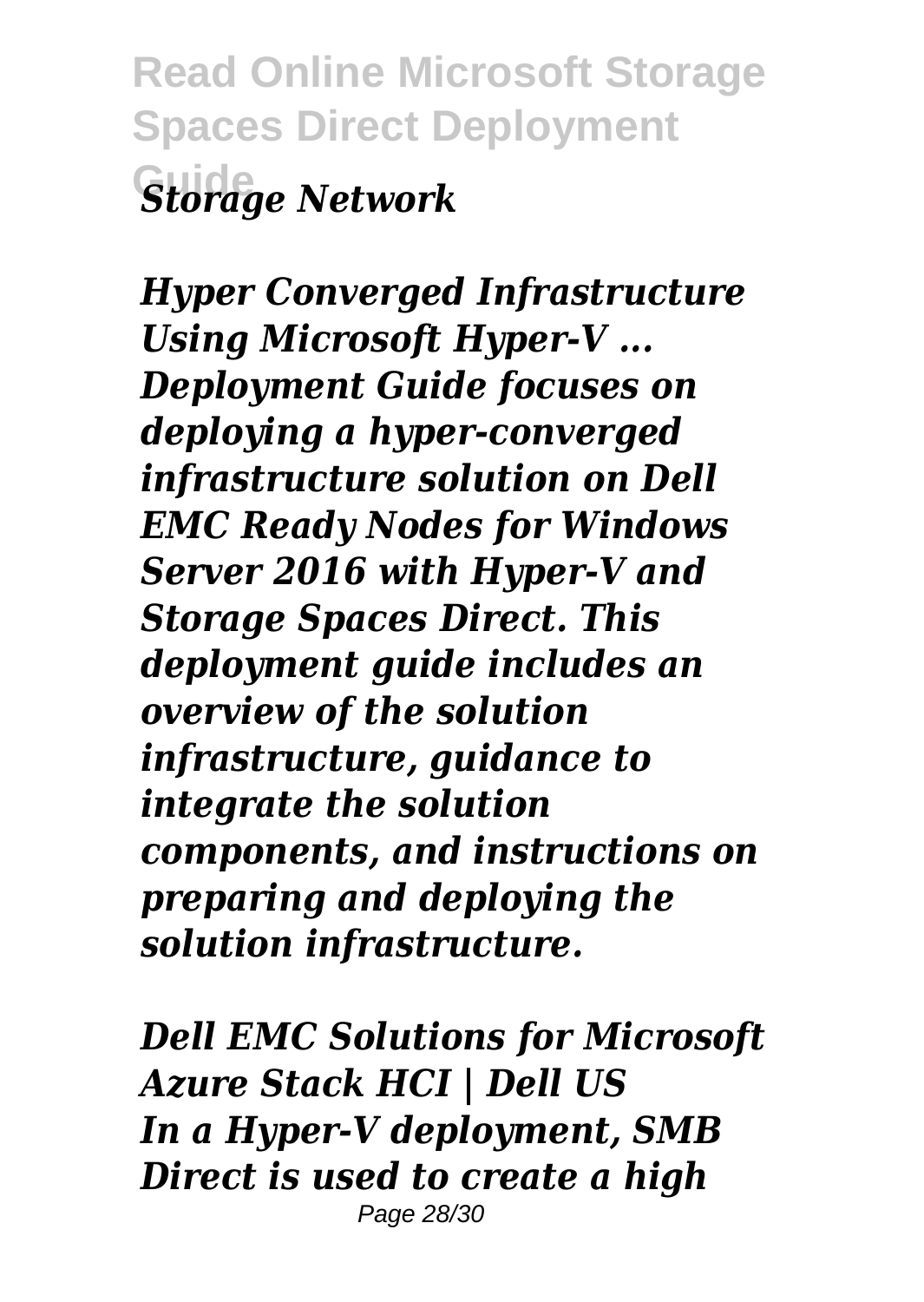**Guide** *throughput, low latency SMB connection to remote storage using RDMA without utilizing either hosts' CPU. With this SMB on steroids, it's easy to see that RDMA has many potential applications for solutions which utilize SMB 3.0. So how do you turn it on?*

*How to configure RDMA over Converged Ethernet (RocEv2) At Microsoft Ignite 2016 I did a demo at the 28-minute mark as part of the Meet Windows Server 2016 and System Center 2016 session. I showed how Storage Spaces Direct can deliver massive amounts of IOPS to many virtual machines with various storage QoS settings.*